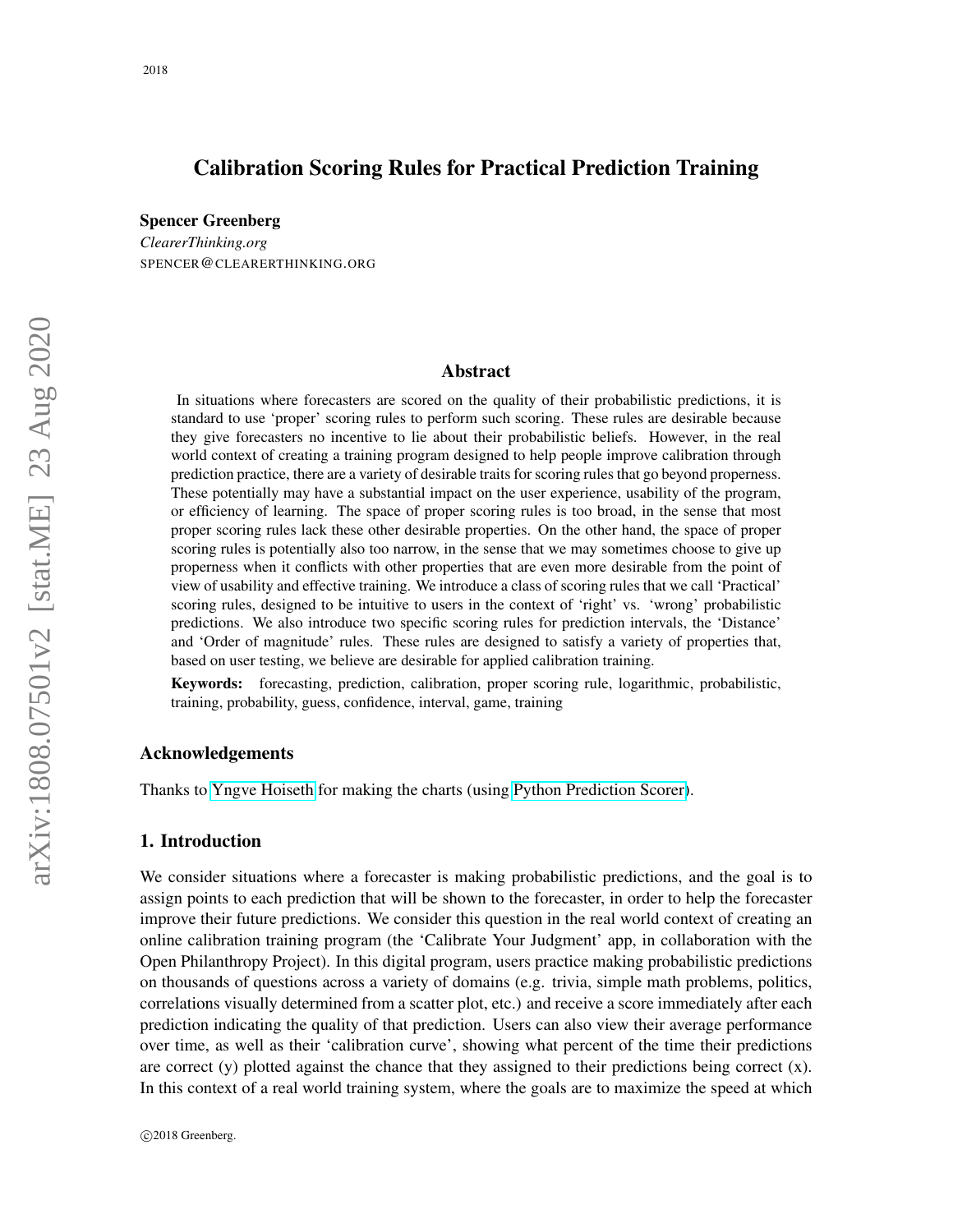users learn, as well creating a comprehensible and enjoyable user experience, there are numerous considerations that suggest significant modifications to the standard rules for scoring probabilistic predictions.

# 2. Scoring probabilities

It is easy to give continuous performance feedback to a forecaster who merely predicts whether an event will, or will not occur. One can simply tell the forecaster whether each prediction was correct or incorrect.

However, if the forecaster assigns probabilities to events, or provides a range for numerical estimates (i.e. a prediction interval) we would like to be able to incorporate these probabilities (or this interval) in the points we assign to each prediction. In particular, we need our feedback to give the forecaster a meaningful assessment of how good their prediction was as soon as each forecast resolves (i.e. in real time if the answer is already known, and as soon as the answer is known in other cases). For instance, if two forecasters have the same accuracy, but one is correct more often when confident and less often when unconfident, whereas the other is correct equally often when confident as when unconfident, the former is a better predictor. Hence, the confidence level of the forecaster should be taken into account when assigning points to each prediction. But how should these points be assigned?

There is an existing mathematical theory of how to assign points to probabilistic predictions, namely the theory of 'proper scoring rules'. These scoring rules are appealing because they give no incentive for the forecaster to lie about their probabilistic beliefs. However, in a real world system intended to actually train forecasters, this is one desirable property among others (albeit an important one).

# 3. Desirable properties of scoring rules

Since our goal is a pragmatic rather than theoretical one, namely helping the forecaster learn to be as good a predictor as possible in as little time as possible (and with a pleasant user experience in the process), our criteria for scoring rules do not only rely solely on formal mathematical properties such as 'properness'. Learning is a psychological process, and so our criteria necessarily involve assumptions about the psychology of users. To perhaps a surprising degree, the typical scoring rules used in probabilistic forecasting based solely on desirable mathematical properties do not, in our experience, produce performance feedback that has the intuitive properties a forecaster would expect.

Based on our experience building and testing an online calibration training program, we view it as desirable for a scoring rule to have all of the following properties:

1. Good prediction performance should be rewarded. That is, the forecaster should receive more points for better predictions. In practice that means that when a forecaster has made a correct prediction, they should receive more points the more confident they are, and when they have made an incorrect prediction they should receive fewer points (or lose more points) the more confident they are. In the context of a prediction interval given by the forecaster to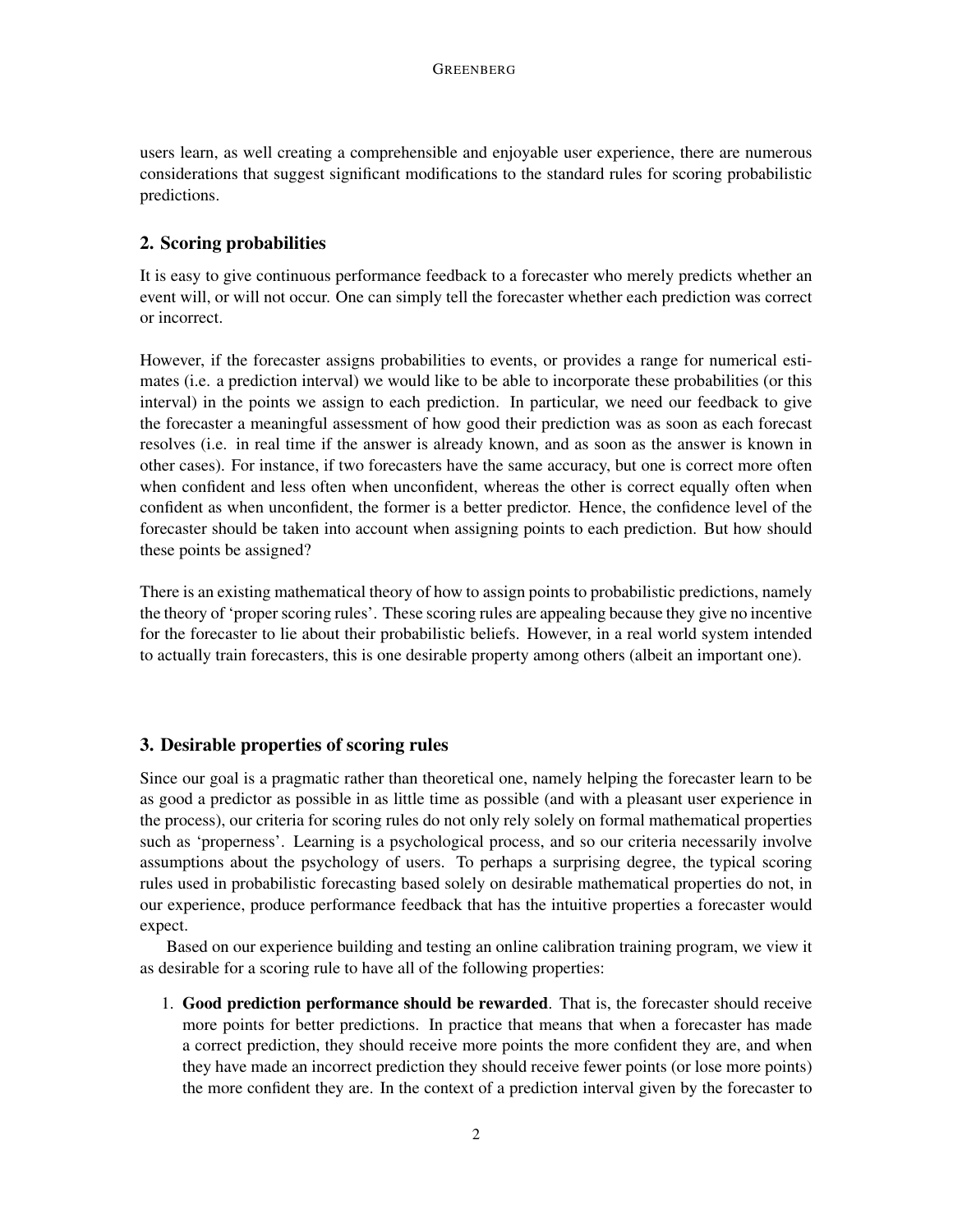predict a numerical value, when the true answer is close to the center of the prediction interval the forecaster should receive more points the narrower the interval is. Whereas when the true answer is far from the middle of the prediction interval the forecaster should receive fewer points (or lose more points) the narrower the interval is.

- 2. Forecasters should be able to quickly 'process' the points they receive. If the user has to carefully think about the points they were assigned merely to understand whether they made a good or bad prediction, we anticipate this may slow down learning in two ways. First, it will add time to the training process, meaning that the forecaster can complete fewer predictions in a given amount of training time. Second, in the context where real-time feedback is being given (because the answers to the forecasts are already known), if the player's brain can process the points as a reward or punishment within seconds of each decision being made, it may accelerate learning via the mechanism of operant conditioning. Numerous studies in the animal learning literature show that learning is faster when feedback occurs more quickly (and that if feedback is too slow, learning may not occur at all). If a dog is rewarded one hour after a desirable behavior, it may never learn to associate the behavior with the reward. Even a five minute delay may be too long to create the desired low level association between behavior and reward. But if mere seconds elapse between the behavior and the reward, the dog will learn quickly to perform the behavior, because its brain will be able to reliably predict the reward as a consequence of engaging in the behavior. Hence, we speculate that if the forecaster's brain can immediately process how good each of their predictions was, this may accelerate the learning process by engaging low level learning processes that can't operate with long delays. Of course, humans are entirely capable of learning prediction tasks that have long feedback delays, but we believe that learning efficiency will be maximized when the delay between action and reward (or punishment) is eliminated.
- 3. The scoring should feel intuitive to forecasters. When user tested various versions of our scoring rules, we found it is easy to confuse users if the point scores assigned don't conform to certain expected intuitive properties. To avoid this confusion, hopefully making the learning process both more enjoyable and more efficient, we put considerable effort into designing scoring rules that have the properties that we believe users will often assume the scoring system will satisfy.
- 4. Overall performance should not be too influenced by a small subset of predictions. Some point scoring rules can produce arbitrarily large changes in a forecaster's points. Outliers like these are undesirable for at least two reasons. First, they mean that a forecaster may not be able to 'recover' from a very bad prediction, or may feel low motivation to keep playing if one prediction produces so many points that subsequent predictions appear to produce trivially small point changes in comparison. Second, if we are comparing forecasters to each other (e.g. by their average points per forecast) we want their scores to be driven by a large number of predictions, not by one or two massive outliers (e.g. their one or two worst predictions). When large point outliers can occur it may take many more predictions to converge to an accurate assessment of any given forecaster's skill.
- 5. Honest belief reporting should be incentivized. Since the purpose of training is to teach forecasters to make accurate predictions, it is undesirable if the point scoring system is 'gameable', meaning that it incentivizes forecasters to lie about their actual probabilistic beliefs.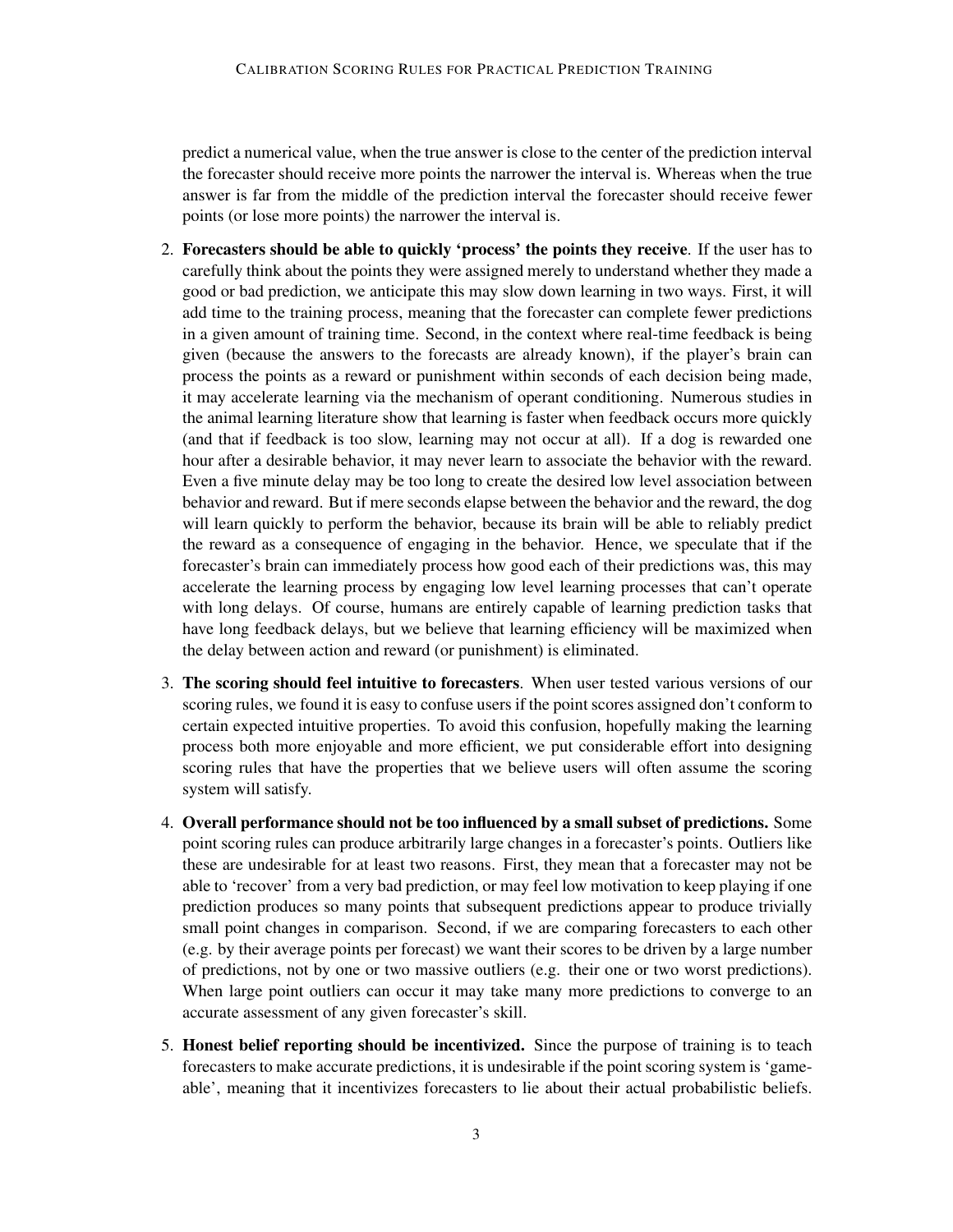The theory of proper scoring rules provides us with a solution to this problem, though as we will see, these scoring rules do not necessarily make it easy to satisfy our other desirable criteria for point scoring.

# 4. Properties of an intuitive scoring rule

But what does the 'intuitiveness' of a scoring rule mean? In our testing of scoring rule variants, we identified a number of properties that may be desirable from the perspective of making a scoring real feel more intuitive to users, namely:

(1) Higher is better - A higher score should correspond to making a 'better' prediction. That way, your score can be thought of as indicating how good your prediction was. This corresponds to the very common practice of awarding points in video games, where the better you perform the more points you get. While a training system could be the case that the scoring rule assigns 'error' instead of 'points' (as is the case with some proper scoring rules), we think most users will anticipate higher numbers as corresponding to better performance, rather than the reverse.

(2) Upper bound - There is a finite upper bound on the number of points you can get on a single prediction, and this maximum should occur when you make the best possible prediction (i.e. you are correct and as confident as possible). As previously discussed, an unbounded number of points on a single prediction is problematic because it means that a single prediction can dominate a player's total score (e.g. if there was no bound, then one amazing prediction could potentially give so many points as to make all your other predictions irrelevant). What's more, by having the 'best possible' prediction always give a known and fixed number of points, that makes performance across different types of prediction tasks or different prediction categories more comparable. Yet another reason that an upper bound is desirable is that it pushes the forecaster to spreading out their forecasting effort across many predictions, rather than focussing their mental energy and concentration on forecasts where they think they could potentially earn an enormous number of points.

(3) Lower bound - There is finite lower bound on the number of points you can get in a single prediction (or lose, in which case we're talking about the most negative points possible per prediction). This minimum should occur when you make the worst possible prediction (i.e. you are incorrect and as confident as possible). This lower bound prevents one really bad prediction from hurting your score so much that all your other playing becomes irrelevant. On the other hand, we do not view it as necessarily obvious that one should have the lower bound be the same value across prediction types. The reason being that some prediction types can have answers that might be considered more wrong than is possible in other prediction categories. For instance, if you are trying to determine which of two mutually exclusive options will occur, the most wrong you can be is to pick the wrong option of the two options possible, and be totally confident in that mistaken choice. If you are 100% confident in your wrong answer, there is a sense in which this prediction is maximally wrong. But one might argue that it is intuitively still not as wrong as you can be in the prediction interval case, where you can predict for example that a numerical value falls in the range 1 billion to 1.000000001 billion with 90% confidence when the real value is just 10, which perhaps may be considered more deeply wrong than being totally confident and wrong in the true/false case.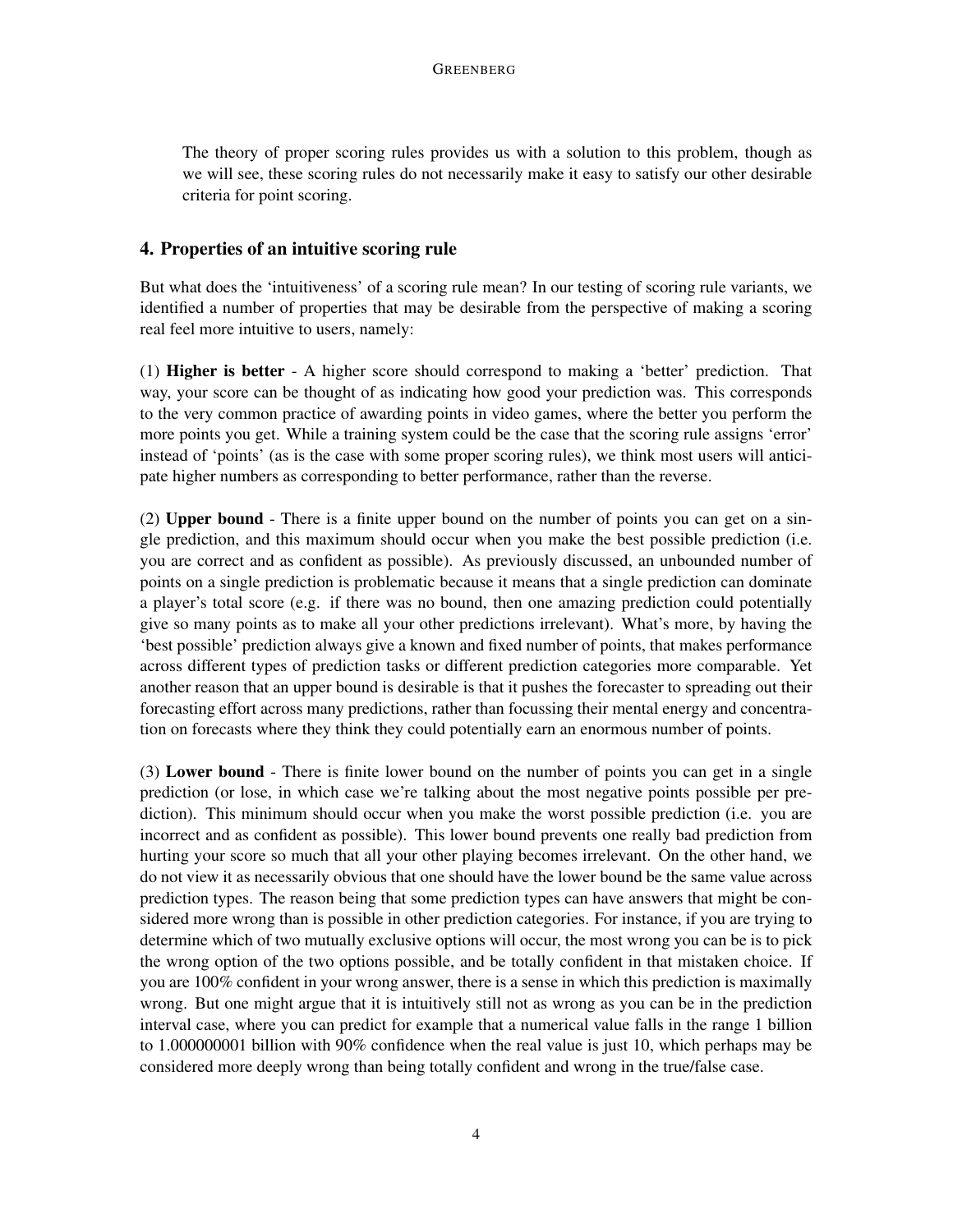(4) Positive is good, negative is bad - A positive number of points should only occur if you get the prediction 'correct', and a negative number of points should only occur if you get the prediction 'incorrect'. In our experience testing different point systems it can be quite confusing for users to gain points for an incorrect prediction or lose points for a correct prediction. Similarly, in the case of prediction intervals, our testing suggested that it can be confusing to forecasters if you do not receive positive points when the true value falls within your prediction interval. More generally, we think it is natural for forecasters to think of it being good to gain points, and bad to lose points, with zero points corresponding to a neutral outcome. Hence, we ideally want the sign of the points we give to correspond to this intuition. Doing so also clearly communicates to users whether they did a 'good' job on their prediction overall or not, which may speed up how quickly they can process the reward or punishment of the points they are given (a positive number is a reward, a negative number is a punishment, and the magnitude is the size of the reward or punishment), thus potentially accelerating learning.

(5) Confidence is good when correct, bad when incorrect - When you are 'correct', you should gain more points for a more confident prediction, and when you are 'incorrect' you should lose more points for a more confident prediction. This property is important because it teaches the critical skill of learning to feel confident when you are likely to be right, and to have low confidence when you are likely to be wrong. It is also a property shared by the common proper scoring rules such as the quadratic, log, and (negative) brier score rules.

(6) Total uncertainty should give zero points - If your prediction has the maximum amount of uncertainty possible, then we think it is intuitive to receive 0 points, since in this case the forecaster really has no forecast at all, and so is neither right nor wrong. Essentially, it is a case of a forecaster indicating that they have no information with which to make a forecast (e.g. indicating 50% confidence in a binary 'yes' vs. 'no' prediction). Note that this property has a side effect, namely that it provides a convenient mechanism by which players can skip questions that they don't want to make a prediction about (by indicating the maximum uncertainty possible). In the case of prediction interval forecasts, our testing suggested to us that it is natural to think of zero points corresponding to the true value falling just barely outside of the prediction interval. So in other words, if the prediction interval were [10, 100] and the true value were just below 10, users might expect to receive approximately zero points.

(7) Continuity - An arbitrarily small change in your prediction should create only a small change in your score (i.e. the scoring function should be continuous with respect to your predicted probability or prediction interval). We think it would be surprising to forecasters if they were able to get a substantial increase in points by adjusting their estimated probability from, say, 0.90 to 0.901. Since small changes in probabilities or prediction intervals correspond to small changes in beliefs, it does not intuitively seem that such small changes should cause large changes in points awarded. However, while we think this is an intuitive property that users will anticipate, we also think that a reasonable violation of this property is to round the scores to the nearest integer for display purposes (i.e. users don't want or need to see their points to a large number of significant digits).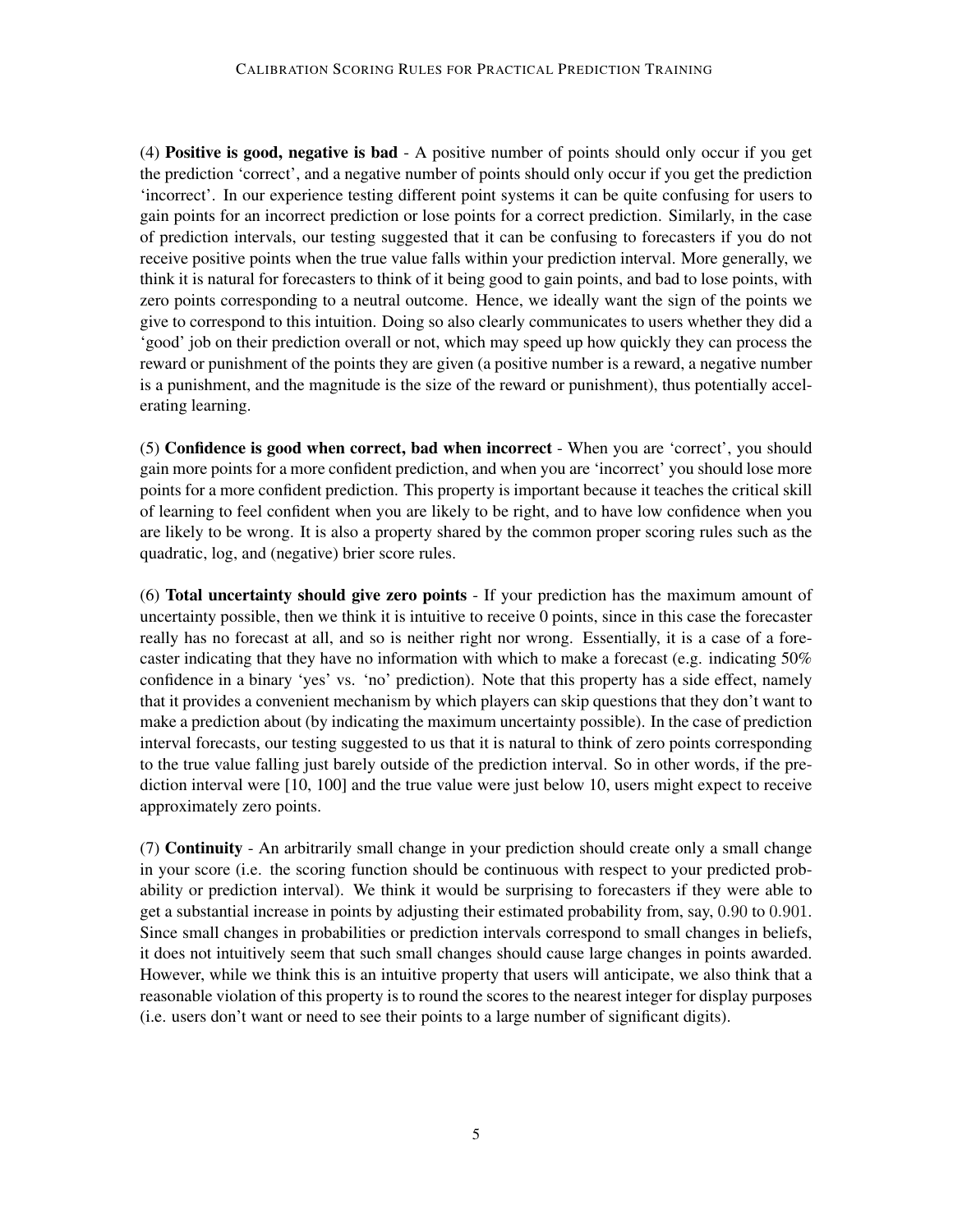## 5. Mathematical formulation

For now on, we will use the phrase 'scoring rule' in a formal sense, to mean any function that assigns points to a prediction intending to indicate the quality of that prediction. We assume that points are represented by real numbers, and that the options that the forecaster chooses among are mutually exclusive and collectively exhaustive (i.e. one and only one such option will be the actual answer). Scoring rules will take into account both the (probabilistic) prediction of a forecaster, and what the correct answer for that forecast turned out to be.

In the case where the prediction is about which of a finite number of mutually exclusive options is correct (or will turn out to be correct if the event has not yet occurred), we write our scoring rule:

$$
S(p,e) \tag{1}
$$

where  $p = (p_1, p_2, \dots, p_n)$  is a vector of the probabilities that the forecaster gave for the mutually exclusive events, with probability  $p_i$  being assigned to outcome i. Note that  $\sum_{i=1}^{n} p_i = 1$  since the outcomes are both mutually exclusive and collectively exhaustive (so exactly one of the possible options will turn out to be correct). Furthermore, here  $e = (e_1, e_2, \ldots, e_n)$  is a vector indicating which of the mutually exclusive options turned out to be the correct one, with  $e_c = 1$  for the correct option c, and  $e_i = 0$  for all  $j \neq c$ .

### 5.1 Prediction interval forecasts

If the prediction problem is such that the forecaster provides a real valued range [L,U] that he or she believes some numerical outcome will be contained within with a fixed probability  $\beta$ , i.e. a prediction interval forecast, then we write our scoring rule:

$$
S(x, L, U) \tag{2}
$$

where x is the actual (true) numerical value that the variable the forecaster is predicting turns out to be.

#### 5.2 Proper Scoring Rules

In an ideal world, we would want our scoring rule to be 'proper'. A proper scoring rule is any scoring rule where a forecaster's average point score is maximized (assuming higher scores are better) when the forecaster predicts using the probabilities  $p$  that they actually believe are correct. Or, in the case of a prediction interval forecast, when they provide their true range [L, U] that they believe the true value actually has a  $\beta$  probability of falling within. In other words, proper scoring rules provide no incentive to the forecaster to lie about their probabilistic beliefs. A scoring that is not proper has the drawback that a forecaster may be incentivized to predict a probabilities other than the ones they actually believe. A 'strictly' proper scoring rule is even better than a proper scoring rule, since it has the additional constraint that the *only* way for the forecaster to maximize their score is to give their 'true' probabilities or prediction interval (i.e. their honest predictions are a unique maximizer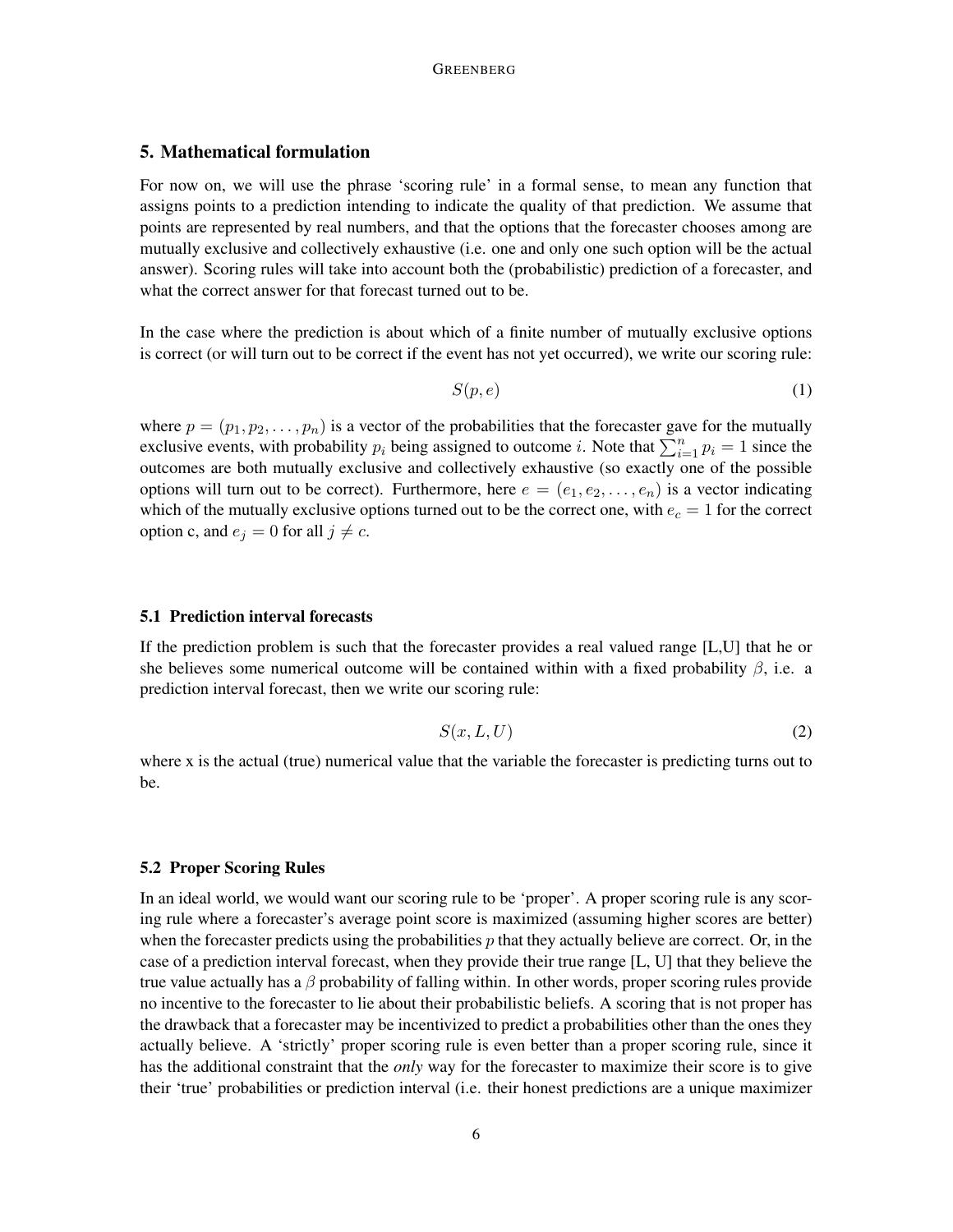of the score's expected value).

If, for a probabilistic prediction, we let  $\bar{p}$  denote the vector of probabilities that the forecaster believes are accurate specifications of the likelihood of the mutually exclusive options occurring (in contrast to p, which is the vector probabilities *submitted* by the forecaster for scoring by our scoring rule, which may or may not equal  $\bar{p}$ ), a proper scoring rule is one satisfying:

$$
\bar{p} = \underset{p}{\operatorname{argmax}} \mathop{\mathbb{E}}_{\bar{p}}[S(p, e)] \tag{3}
$$

where  $E_{\bar{p}}[...]$  is the expected value (over e) with respect to the probability distribution  $\bar{p}$ , meaning that  $e_i$  has a probability  $\bar{p}_i$  of being a 1 (with all other entries of e then necessarily being 0 due to the options being mutually exclusive). In words, this equation means that the forecaster gets the highest average score if they submit as their probabilities the ones they believe are actually true accounts of the chance that those mutually exclusive options occur.

## 6. Popular proper scoring rules

While there are an infinite number of proper scoring rules (and a 'large' type of infinity, at that), there are only a few that are popular in practice. Here we consider some of the most popular strictly proper scoring rules (in their typical formulations). Furthermore, we discuss some of their properties that are potentially problematic when attempting to use these popular formations for real world prediction training.

## 6.1 Quadratic scoring rule

$$
S_{quad}(p,e) = \sum_{i=1}^{n} p_i(2e_i - p_i)
$$

Figure [1](#page-7-0) shows the possible values for the quadratic scoring rule. It has some desirable properties, namely that:

- It is strictly proper.
- There will not be outliers in the number of points assigned.
- It is simple to calculate.
- The points assigned are in the range of -1 to 1, a range that seems at least reasonably intuitive (as opposed to, say, a range of 0.3 to 0.9 which would presumably be quite unintuitive to most forecasters).
- The scoring rule can be derived from a set of four reasonably intuitive axioms [\(Selten, 1998\)](#page-22-0), namely that the function is a strictly proper scoring rule, that its scores do not change if you re-order the options, that it is indifferent to adding new options that have no possibility of occuring, and that if you have two possible theories, the average score of the first theory conditioned on the truth of the second theory is the same as the average score of the second theory conditioned on the truth of the first theory (i.e. a specific form of symmetry).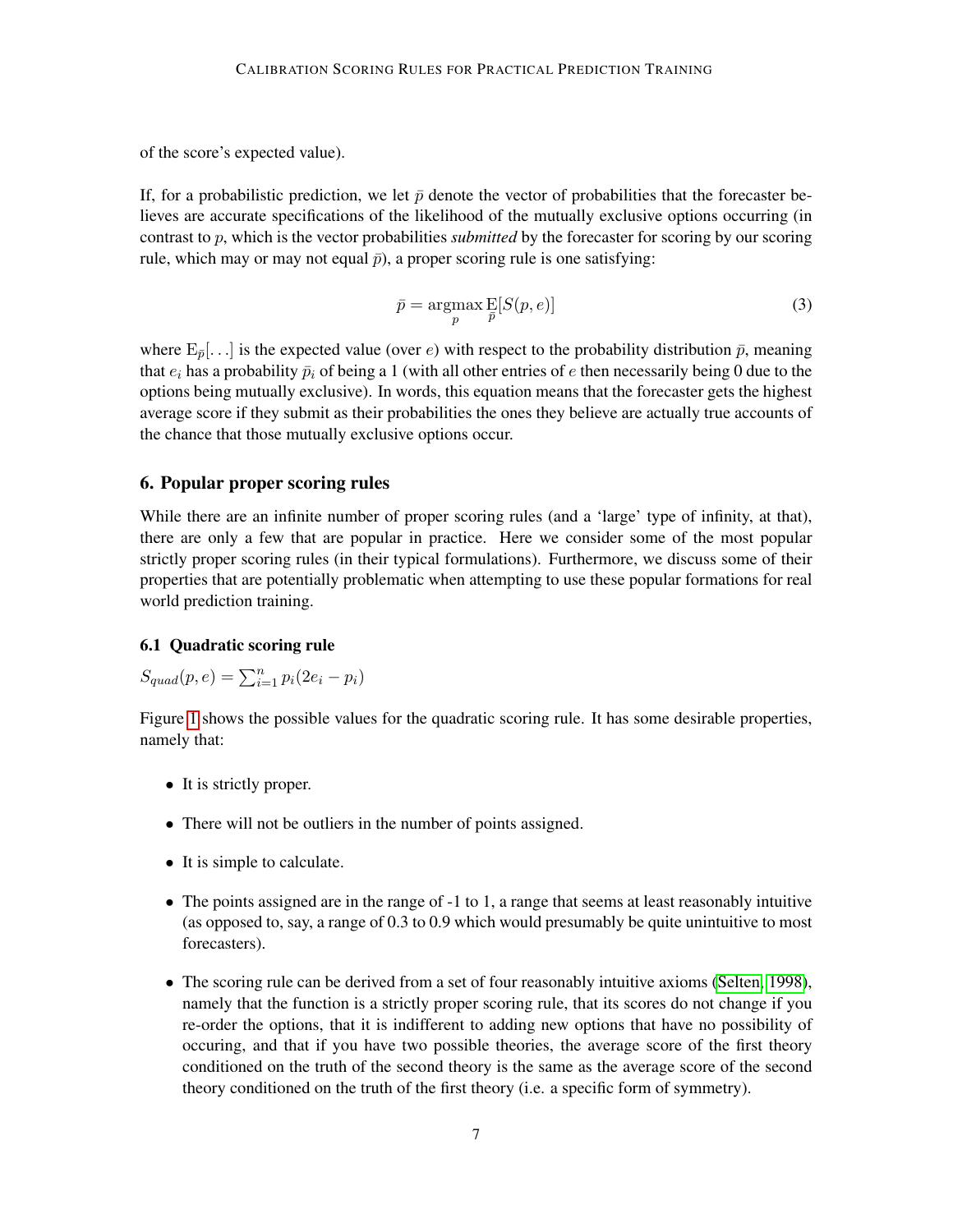#### GREENBERG



<span id="page-7-0"></span>Figure 1: Quadratic score for probabilities  $\{0.00, 0.01, \ldots, 1.00\}$ 

On the other hand, it has other properties that we view as undesirable for use in a pragmatic training system, specifically:

- In the true/false case (where there are only two possible options for what can be true), our experience is that users intuitively expect to receive positive points when they assign more than a 50% chance to the correct option, and negative points when they assign more than a 50% chance to the incorrect option. However the quadratic score, in its standard form, has the confusing property of yielding positive points when the forecaster assigns at least a probability of  $1 - \frac{\sqrt{2}}{2} \approx 0.29$  to the correct answer.
- In the case where a forecaster guesses purely at random (e.g. assigning a uniform distribution over the possible outcomes), our experience is that users intuitively expect to receive no points on average (since they are in a certain sense not making a prediction at all in this case). However, the quadratic scoring rule in this case assigns a score of  $\frac{1}{n}$ , where n is the number of options.
- The quadratic scoring rule lacks certain desirable properties of the logarithmic scoring rule, as will be discussed below.

## 6.2 Brier scoring rule

 $S_{brier}(p, e) = \sum_{i=1}^{n} (e_i - p_i)^2$ 

The Brier Score shown in figure [2](#page-8-0) is a linear transformation of the Quadratic Scoring Rule, and hence very similar to it. However, in its standard formulation it is perhaps even less intuitive than the quadratic scoring rule, since the best possible point score you can achieve with it is 0, with positive scores indicating worse performance. Because of its similarity to the quadratic scoring rule, we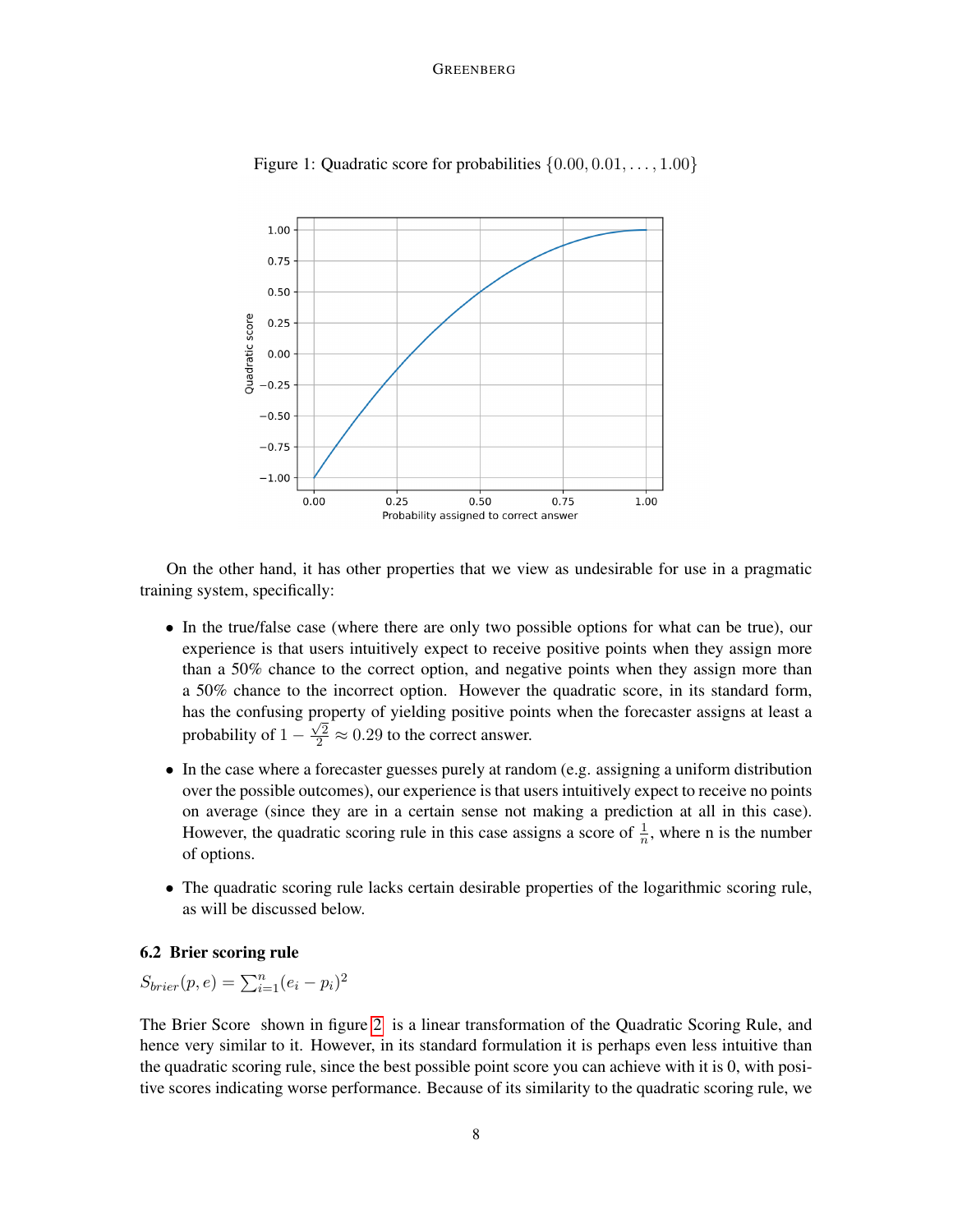

<span id="page-8-0"></span>Figure 2: Brier score for probabilities  $\{0.00, 0.01, \ldots, 1.00\}$ 

will not discuss it further.

# 6.3 Logarithmic scoring rule

 $S_{log}(p, e) = -\sum_{i=1}^{n} e_i \log(p_i)$ 

The log score shown in figure [3](#page-9-0) has some desirable properties, namely that:

- It is strictly proper.
- It has a very nice, intuitive interpretation. The log score (when summed over multiple predictions) is simply a measure of how likely *all* of those outcomes that actually occurred were, according to the probabilities that the forecaster assigned to each outcome, assuming the outcomes are all statistically independent. Why? Well, suppose that a guesser assigns probability  $p_c^j$  to the correct outcome c, for their jth prediction. Then if the events are statistically independent, the probability this guesser assigns to *all* the outcomes occurring that actually did occur, is given by  $prob_{all} = p_c^1 * p_c^2 * p_c^3 * \dots$  Since the log function is strictly increasing, we can apply it to this probability of all the events without changing the rank order of different guessers (in other words, the score each forecaster gets will change, but if one had a bigger score before, they will still have a bigger score after we take the log of everyone's scores). Applying the rule of logarithms that  $log(a) + log(b) = log(a * b)$ , this yields the formula:

$$
\log(prob_{all}) = \log(p_c^1 * p_c^2 * p_c^3 * ... ) = \log(p_c^1) + \log(p_c^2) + \log(p_c^3) + ...
$$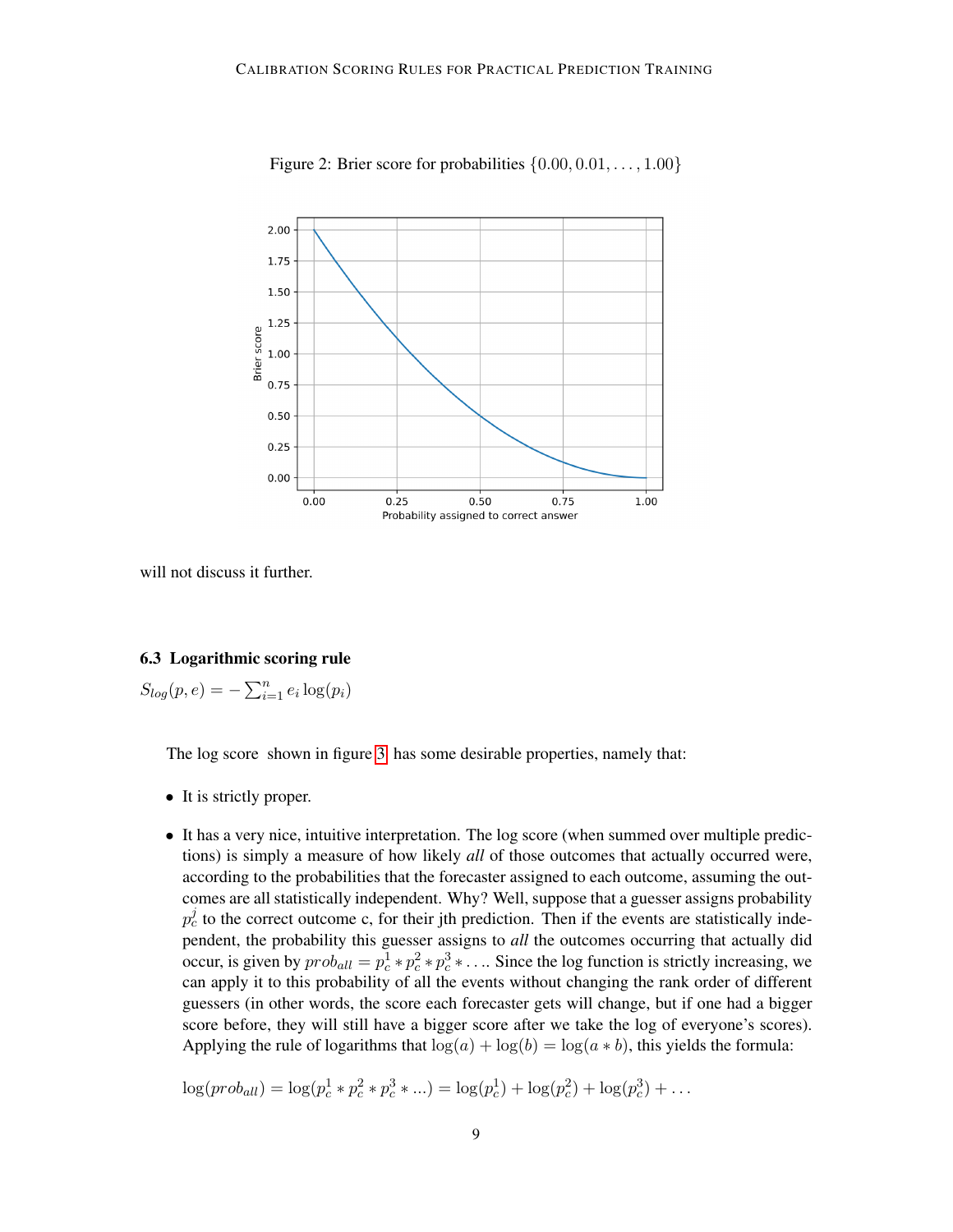#### GREENBERG



<span id="page-9-0"></span>Figure 3: Logarithmic score for probabilities  $\{0.01, 0.02, \ldots, 1.00\}$ 

This formula is precisely equal to the log score of a forecaster when we sum their points for all of the predictions! Hence, it really is just a measure of how probable the forecaster said all of the outcomes that actually happened were (assuming they are statistically independent events).

- Related to the previous property, the log score has an interesting property that it doesn't matter if you make predictions for event A then event B or for the joint even consisting of both event A and event B happening. Either way you get the same log score in the end. So if forecaster 1 predicts probability  $p_a$  for the correct outcome of event A and  $p_b$  for the correct outcome of event B (assuming they are statistically independent events), and forecaster 2 predicts the single probability  $p_a * p_b$  for (what we now call) a single event corresponding to the correct outcome of both A and B, the two forecasters end up with same log score!
- The log score has an interpretation in terms of *bits of information*, since (as used in the theory of Shannon entropy) the function  $-\log(p)$  tells us how much information we learn from an event occurring (if that event occurs with probability p).
- In a probabilistic betting context, there is a way of interpreting the log score as the utility achieved by a bettor who has a logarithmic utility function. This is a fairly common model for utility functions that may reasonably accurately model certain real world relationships that are believed to have diminishing marginal returns (e.g. life satisfaction as a function of income).
- In cases where probabilities are being assigned to more than two possible options, the log score (up to a linear transformation) is the only strictly proper rule that satisfies 'locality'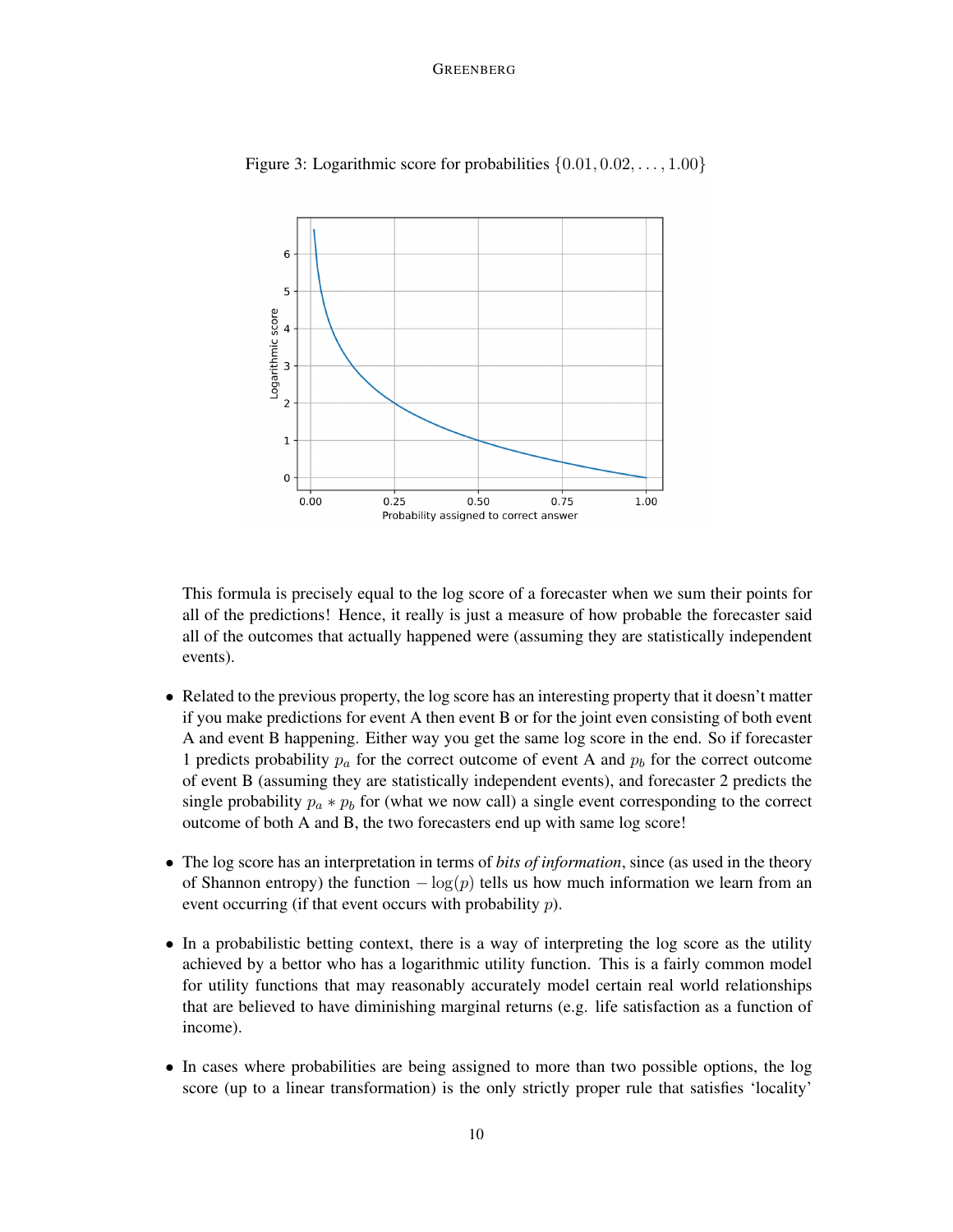(i.e. the score depends only on the probability you assign to the single outcome that ended up happening, not on the probabilities for outcomes that didn't happen).

On the other hand, the log score has other properties that we think are undesirable for use in a pragmatic training system, specifically:

- In its standard formulations the best possible number of points you can get is 0 (with larger numbers of points being worse), or, if the sign of the formula is reversed as it sometimes is, the formula always gives non-positive numbers of points. We think neither of these cases is likely to be intuitive to users in the real world.
- It will produce an infinite score if a forecaster is totally certain but guesses wrong. Even if you disallow this scenario (by banning predicting a probability of precisely 1), it can still produce arbitrarily large numbers of points just for making one really bad guess, which a guesser's total score may never be able to recover from. This is especially undesirable in a training context, where we expect people to sometimes predict really badly when they are fist starting, and we want them to be able to recover (without spending ages) from these bad predictions.
- Related to the point above, we speculate that negative outliers (such as produced by the log score) could cause people to become too afraid of giving high confidence predictions during training. For instance, after a few times when they lose enormous numbers points for being highly confident and wrong, real players may overreact (much like a person might be overly afraid of dogs once they've been bitten once). This might lead to excessively conservative play. Psychologically, a large loss might loom greater in the forecaster's mind than an equivalently sized gain.

### 6.4 Other options

Plenty of other proper scoring rules exist in the literature, such as the 'spherical scoring rule', and families of rules that let you generate scoring rules by varying parameters. For instance, the 'beta', 'pseudospherical' or 'power' families. The idea is: you specify a couple of real numbers as inputs and these families give you a single proper scoring rule as the output. Rules of thumb exist in some cases about what, intuitively, these numbers you input mean. Usually these families generalize the log score and brier score, in the sense that there are input values that cause the families to output the log score and brier score as special cases. In the simple case where there are only two possible options for the forecaster to choose between (and assign probabilities to), usually the input parameters relate to how you treat false positive vs. false negatives (i.e. the symmetry with respect to the two outcomes).

It is also possible to construct proper scoring rules by combining existing ones. For instance, you can multiply a scoring rule by any fixed constant, and add any other fixed constant as well (i.e. you can do a linear transformation of the scoring rule's output), and it will remain a proper scoring rule. You can also add two proper scoring rules together and still have a proper scoring rule (assuming that they are both rules where "higher is better" or they are both rules where "lower is better").

We can even construct a proper scoring rule from any function that satisfies a few simple properties. To illustrate this point, suppose we are in a true/false prediction setting where there are only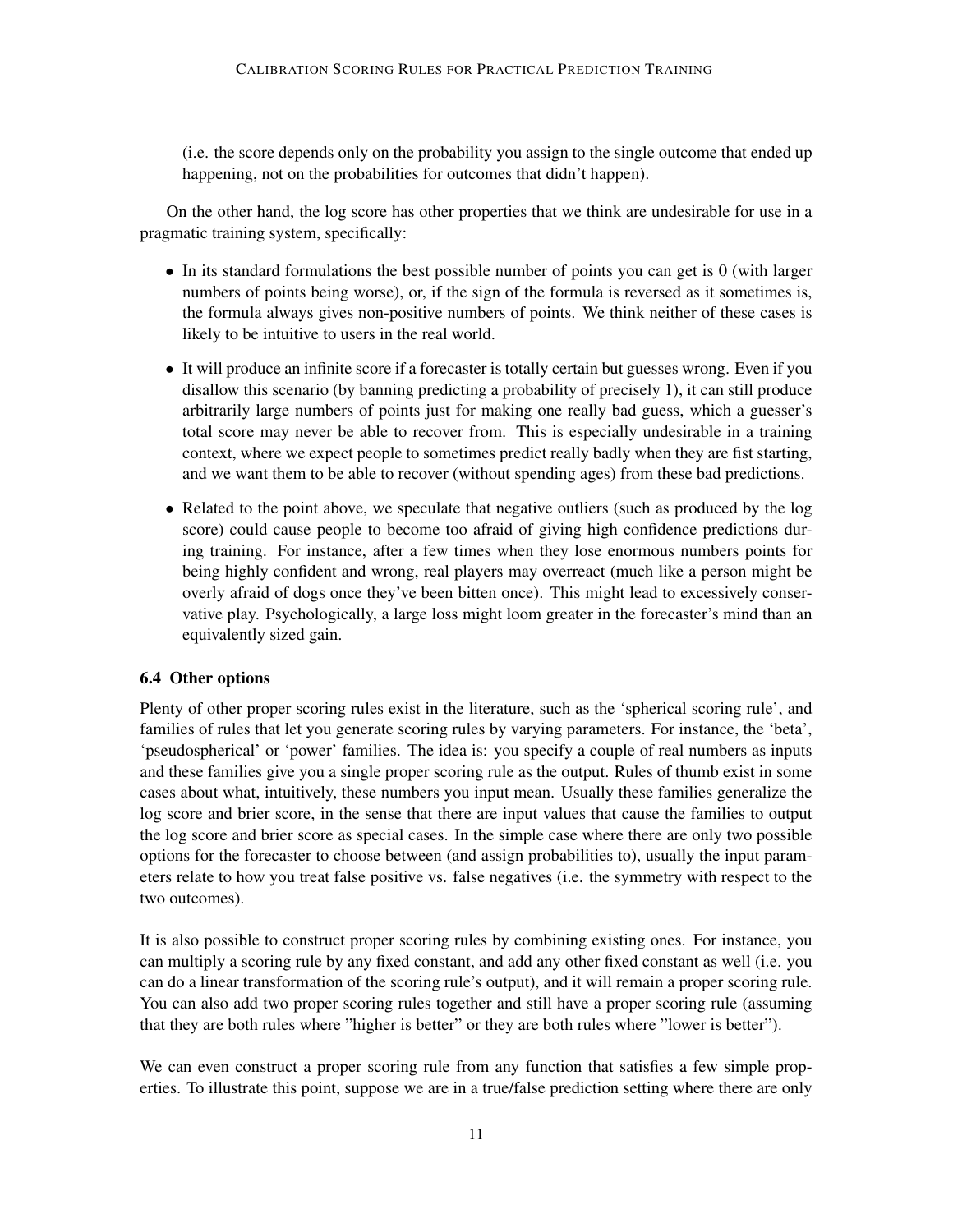two outcomes, and we have any function  $f(x)$  of our choosing that is differentiable and convex. Then we can create a proper scoring rule  $S(p_0, e_0)$  where  $p_0$  is the probability assigned to that outcome being true (as opposed to false), and the scalar  $e_0$  satisfies  $e_0 = 1$  if the outcome is true, and  $e_0 = 0$  if it is false. The proper scoring rule can then be constructed using the following simple formulas:

$$
S(p_0, 1) = f(p_0) + (1 - p_0) f'(p_0)
$$

 $S(p_0, 0) = f(p_0)p_0f'(p_0)$ 

where  $f'(x)$  is the derivative of  $f(x)$  with respect to x. In this sense, there are 'as many' proper scoring rules as there are convex, differentiable functions.

## 7. Prediction intervals

We have discussed common options for scoring rules for cases where there are a finite number of possible outcomes. But what scoring rules can be used for prediction intervals? From [Gneiting and](#page-22-1) [Raftery](#page-22-1) [\(2007\)](#page-22-1) we have:

**Theorem 1** If each  $s_i$  is nondecreasing for  $i = 1, \ldots, k$  and  $u$  is an arbitrary function, the scoring *rule:*

$$
S(x, r_1, \ldots, r_k) = \sum_{i=1}^k (\alpha_i s_i(r) + (s_i(x) - s_i(r_i)) \mathbf{1}_{x \le r_i}) + u(x)
$$

*is proper for predicting the quantiles at levels*  $\alpha_1, \ldots, \alpha_k \in (0, 1)$ *.* 

The authors mention that they do not know whether this formula provides 'the general form of proper scoring rules for quantiles'. If it does, that is a shame, because this formula is more limited than would be desirable in real world training contexts, as we will explain.

In the special case of prediction intervals (one of particular interest in forecasting training), where the forecaster gives a range [L, U] that they predict will contain the true value with probability  $\beta$ , we can reduce the above formula to:

$$
S(x, L, U) = u(x) - \frac{1 - \beta}{2}(s_2(U) - s_1(L)) - \begin{cases} s_1(L) - s_1(x) & x < L \\ 0 & L \le x \le U \\ s_2(x) - s_2(U) & x > U \end{cases} \tag{4}
$$

where  $u(x)$  is any function, and  $s_1(x)$  and  $s_2(x)$  are non-decreasing functions.

How can we understand what this formula is doing? Well, in the case where the guess  $x$  is inside the prediction interval  $[L, U]$ , the point score is just:

$$
u(x) - \frac{1 - \beta}{2}(s_2(U) - s_1(L))
$$
\n(5)

On the other hand, when x is greater than  $U$  (the upper bound of the prediction interval) the score is:

$$
u(x) - \frac{1-\beta}{2}(s_2(U) - s_1(L)) + (s_2(x) - s_2(U)).
$$
\n(6)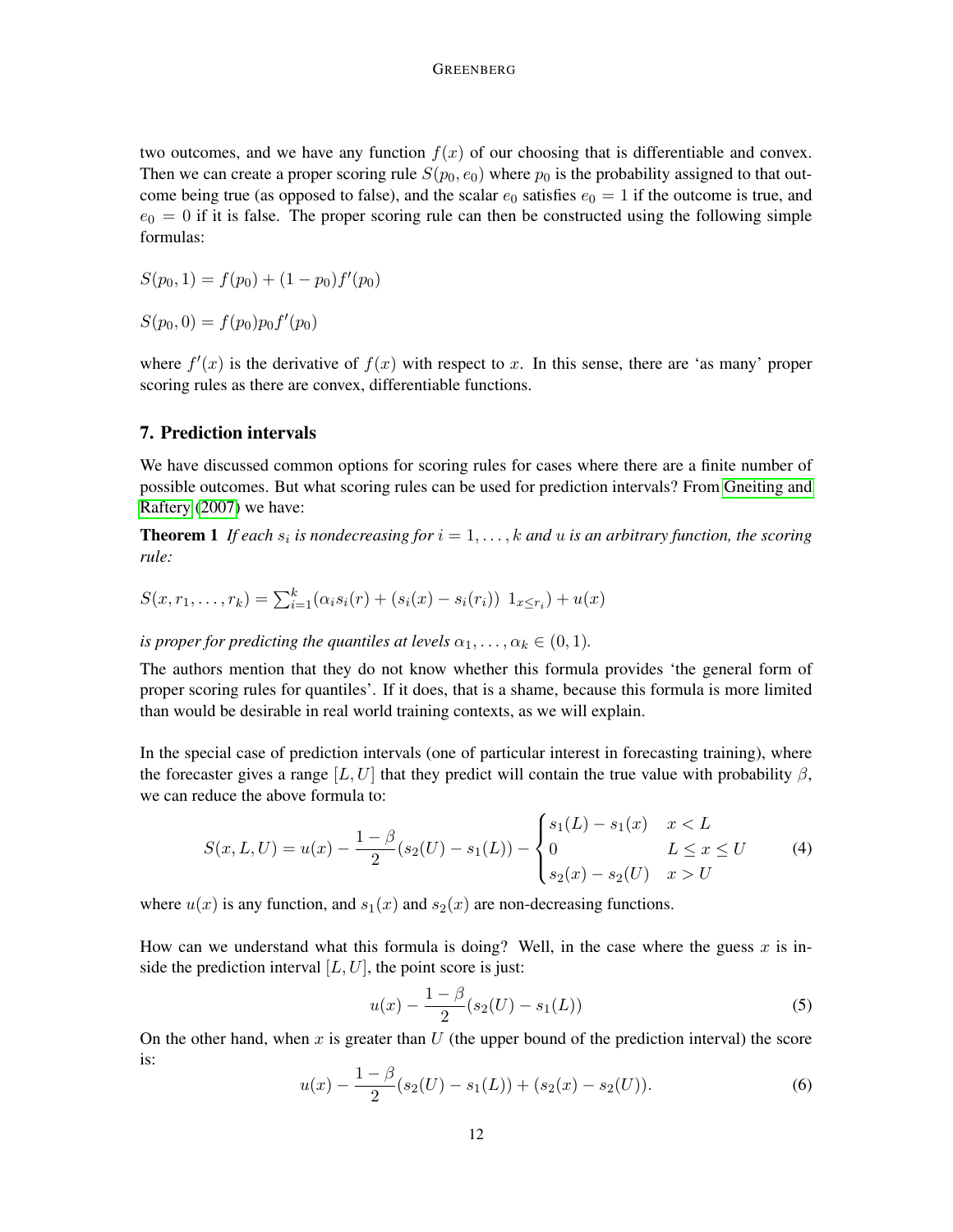One way to understand these formulas is to think of  $s_2(a) - s_1(b)$  as a way to measure how 'wide' the interval [a,b] is (as measured by some choice of non-decreasing functions  $s_2$  and  $s_1$ ). And  $u(x)$ is some function that gives extra points that depend only on what the outcome happens to be (not the forecasted probabilities), which might for instance represent compensating the user extra points when the true answer is especially large (e.g. because larger values might be harder to predict a priori).

From this perspective, when  $x$  lies in the prediction interval, the number of points is simply proportional to the 'width' of the interval [L, U], plus however many extra points  $u(x)$  assigns based on whatever the true answer is. On the other hand, when the true value  $x$  lies beyond the prediction interval, the points assigned depend both on the width of [L,U] and the width of [U, x] (i.e. how far x is from the edge of the prediction interval).

To see why this formula limits us greatly in what our scoring rules can do, observe that when  $x$ lies in the prediction interval, if we fix L and look at the point loss as U increases, the point loss increases proportionally to  $s_2(U)$ . Similarly, in the case where x lies beyond the prediction interval, if we fix L and look at the point loss as x increases, the point loss then increases proportionally to  $s_2(x)$ , that is, the same function, but this time applied to x. In other words, the way the point loss increases with U is just (up to a constant multiplier) identical to how it increases with increasing  $x!$ Therefore, the choice for how we treat the case when x is in  $[L, U]$  determines to a great extent how points must work when x is outside of that range.

#### 7.1 Linear scoring for prediction intervals

In the special (but intuitively natural) case where we choose  $s_1(a) = \frac{1}{c}$ ,  $s_2(a) = \frac{1}{c}$ , and  $u(x) = d$ , for real constants  $c$  and  $d$ , we get the linear prediction interval scoring rule:

<span id="page-12-0"></span>
$$
S(x, L, U) = d - \left(\frac{1-\beta}{2}\left(\frac{U-L}{c}\right) + \begin{cases} \frac{L-x}{c} & x < L \\ 0 & L \le x \le U \\ \frac{x-U}{c} & x > U \end{cases}\right). \tag{7}
$$

In words, this formula assigns  $d$  points by default, and then it reduces this number of points proportional to the size of the prediction interval, that is by  $U - L$ . Furthermore, if the true answer falls outside of the prediction interval, it also applies a penalty that is proportional to how far the true value is from the nearest edge of the prediction interval. The constant  $c$  can be thought of as a scaling parameter that determines the units of the score (e.g. feet vs. meters). Hence,  $\frac{U-L}{c}$  is the width of the forecaster's prediction interval measured in the units of our choice, and  $\frac{L-x}{c}$  and  $\frac{x-U}{c}$ measure how far the true answer lies from the prediction interval in the case where it does not fall inside the interval (measured in the same units).

This formula has various desirable properties, namely:

- It is a strictly proper scoring rule.
- It represents (up to linear transformation) what is arguably the simplest special case of the general formula above for generating scoring rules for prediction intervals.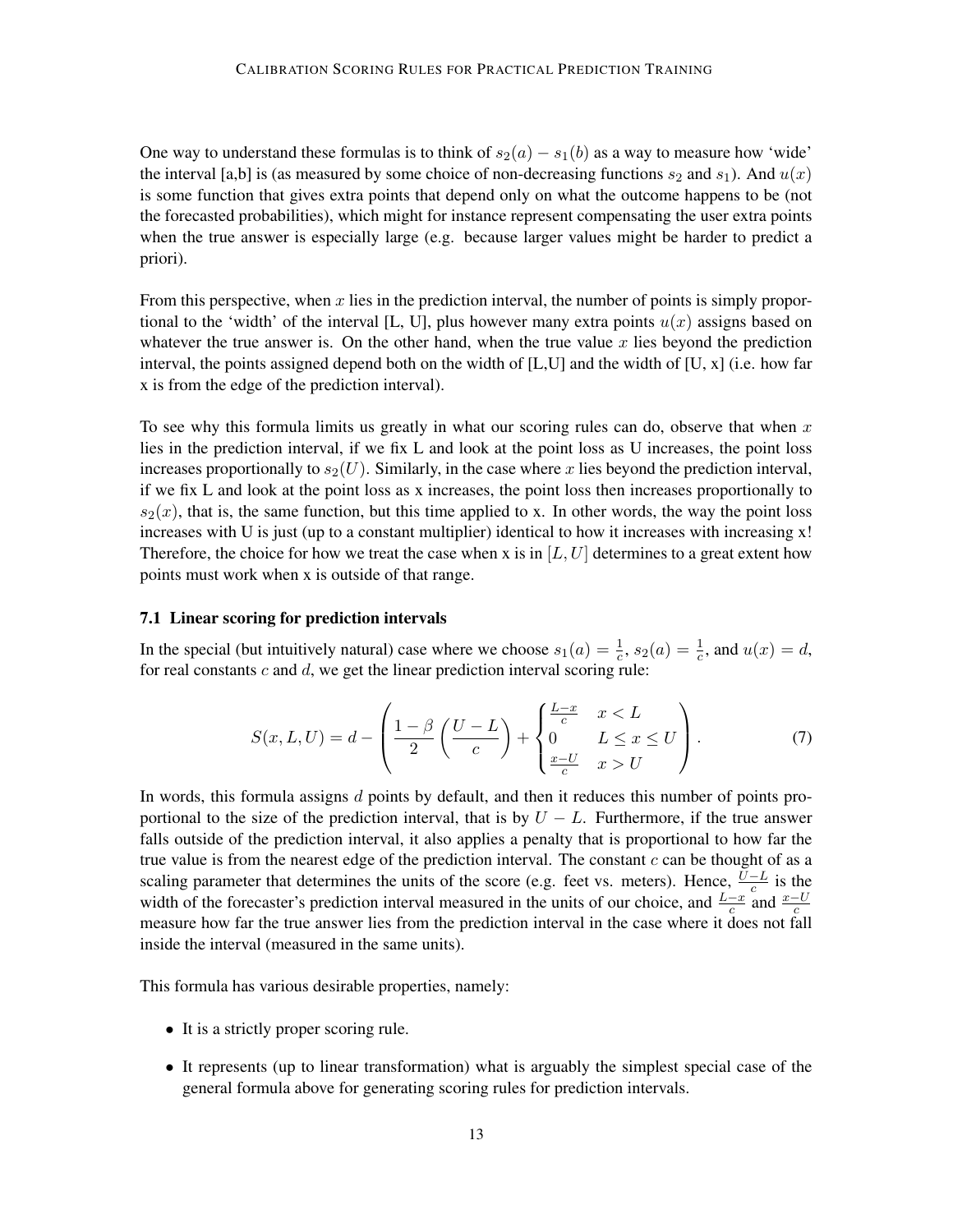• It has a reasonably intuitive interpretation. You always get a default number of points (i.e. d), which is then penalized proportionally to the size of your prediction interval (i.e.  $\frac{1-\beta}{2}(U-L)$ ) and, in the case where the true value falls outside the prediction interval, there is another penalty proportional to the distance from the true value to the prediction interval (i.e. either  $L - x$  or  $x - U$  depending on whether the true value was below or above the boundaries of the prediction interval).

#### 7.2 Log scoring for prediction intervals

Given the various benefits of log scoring rules in the mutually exclusive category prediction setting discussed previously, it is natural to consider the case where we choose  $s_1(a) = \frac{1}{c} \log(a)$ ,  $s_2(a) =$ 1  $\frac{1}{c}$  log(a), and  $u(x) = d$ , for real constants c and d. Then, we get the log prediction interval scoring rule:

$$
S(x, L, U) = d - \left(\frac{1 - \beta \log\left(\frac{U}{L}\right)}{2} + \begin{cases} \frac{\log\left(\frac{L}{x}\right)}{c} & x < L \\ 0 & L \le x \le U \\ \frac{\log\left(\frac{x}{U}\right)}{c} & x > U \end{cases}\right) \tag{8}
$$

as discussed, for instance, in [Garrabrant](#page-22-2) [\(2018\)](#page-22-2).

Since we can think of the log function as measuring (up to rescaling by a constant) the number of order of magnitudes of its input, we can consider this formula as having a penalty based on the number of order of magnitude spanned by the prediction interval, namely  $\frac{\log(\frac{U}{L})}{c}$ , where c effectively determines the base of the logarithm (i.e. what number system we're measuring order of magnitudes in). Likewise,  $\frac{\log(\frac{L}{x})}{c}$  $\frac{(\frac{L}{x})}{c}$  and  $\frac{\log(\frac{x}{U})}{c}$  measure how many orders of magnitude away the true value was from the prediction interval (in cases where the true value isn't inside the interval).

This prediction interval scoring rule has various desirable properties, namely:

- It is a strictly proper scoring rule.
- It is unit invariant. So if the question a forecaster is asked to make a prediction about changes its units from inches to miles, and the forecaster simply carries out the appropriate inches to miles unit conversion, their point score will be unaffected. This is contrasted with the linear prediction interval scoring rule (as well as nearly all others), where we have the strange seeming property that the points given depend on the unit that the original question was phrased in.

Note that a potential drawback of the log prediction interval scoring rule is that it does not handle predictions for quantities that have a possibility of being zero or negative, since the formula depends on  $\log(\frac{U}{L})$ .

As a rule of thumb, we think the linear prediction interval scoring rule is more appropriate for predictions that have similar scales to each other (e.g. a game where you have to predict what year in the 20th century an event occurred, or how many times different actors won an Oscar), whereas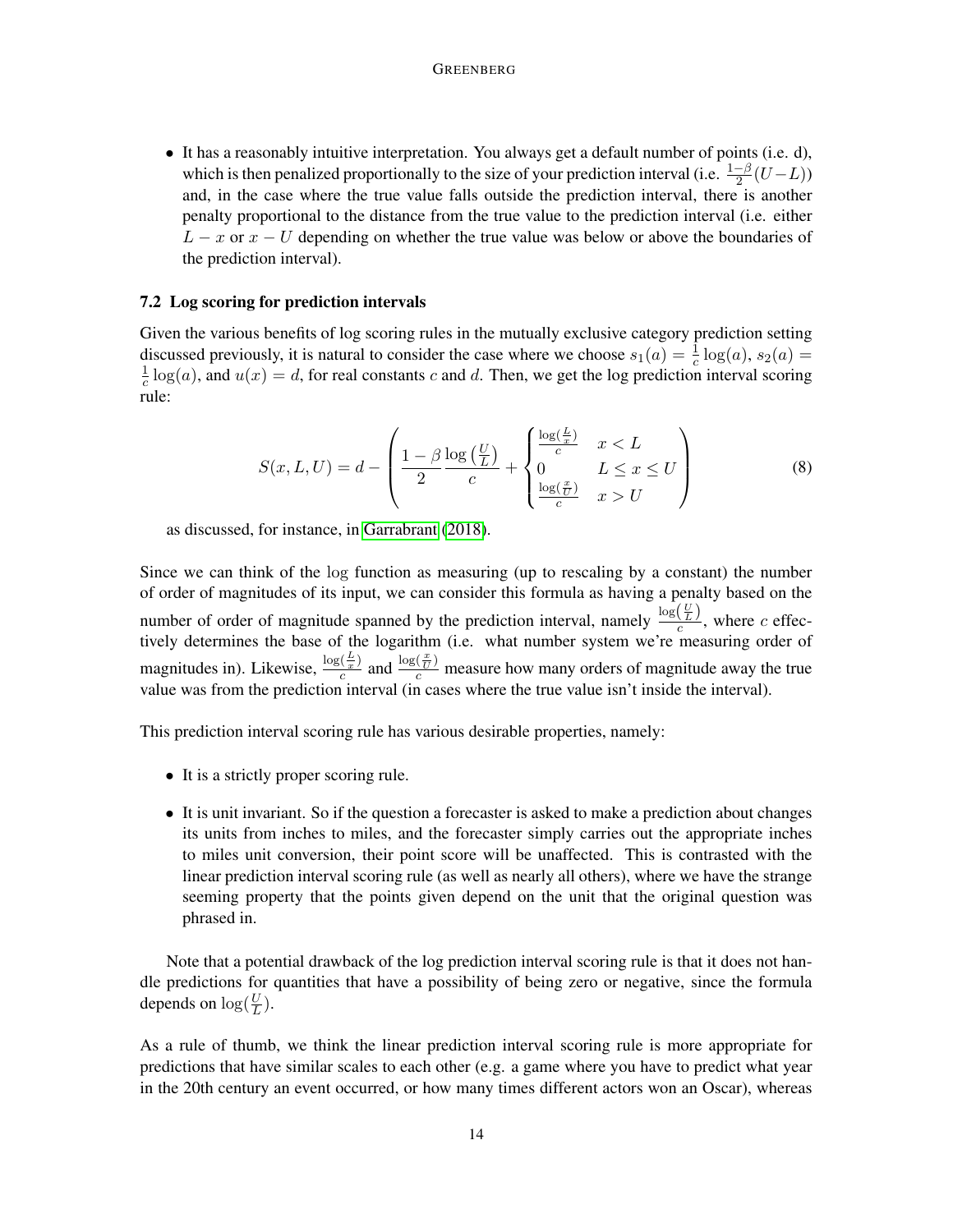log prediction interval scoring is more appropriate when the predictions are guaranteed to be positive and span across many orders of magnitude, and where the main task is to get the rough order of magnitude correct (e.g. questions like "how many trees are there in the United States as of 2018?", or "How many babies are born in the world each day?").

## 7.3 Drawbacks

However, both of the above prediction interval scoring rules have a number of drawbacks in the context of a practical calibration training system. Specifically:

- They will produce arbitrarily large point losses (i.e. outliers) when a forecasters prediction is bad enough. For instance, in the linear case there is no limit to how many points can be lost as  $U - L$  grows and/or as  $L - x$  grows. So a forecaster can completely destroy their previously good score with one arbitrarily bad prediction.
- In our testing they do not seem to produce point scores that have the intuitive relationships to each other when comparing predictions intervals of different percentiles (e.g. if a prediction game involves questions that use different values of  $\beta$ ). This makes it hard to include prediction intervals of different percentiles in one training program and maintain a total point score that applies across different  $\beta$ 's.
- No matter how the free parameters d and c are set, receiving 0 points will not correspond to a prediction where the forecaster indicates a complete lack of information. Even worse, if the forecaster attempts to reveal their ignorance by predicting with an extremely wide prediction interval, they will receive an extremely large point penalty as  $(U - L)$  or  $\log(\frac{U}{L})$  grows very large!
- No matter how the free parameters d and c are set, whether the forecaster receives positive or negative points cannot be solely determined by whether their prediction interval contains the true value. That means that forecasters will, for instance, sometimes receive positive points when their interval contains the true value, and other times receive negative points when their interval contains the true value, a circumstance that our testing suggests can be confusing to users.
- When the true value is contained within the prediction interval, the same number of points is rewarded no matter how close the true answer is to the center of the prediction interval. We believe it is unintuitive to forecasters that having the true value fall literally at the boundary (i.e.  $x = L$  or  $x = U$ ) is not worse than having the true value fall directly in the middle of the prediction interval (i.e.  $x = \frac{L+U}{2}$  $\frac{1}{2}$  in the linear case). By a common sense definition of being a good predictor, the latter seems clearly better than the former. Intuition suggests that when the true value falls in the prediction interval, you should receive more points the closer the true value is to the 'middle' of the prediction interval.

# 8. Intuitive Scoring on Right/Wrong Probabilistic Questions

In creating our calibration training program, we opted to include two fundamentally different 'types' of predictions, which capture important elements of making probabilistic predictions, but without introducing large amounts of complexity into the user interface.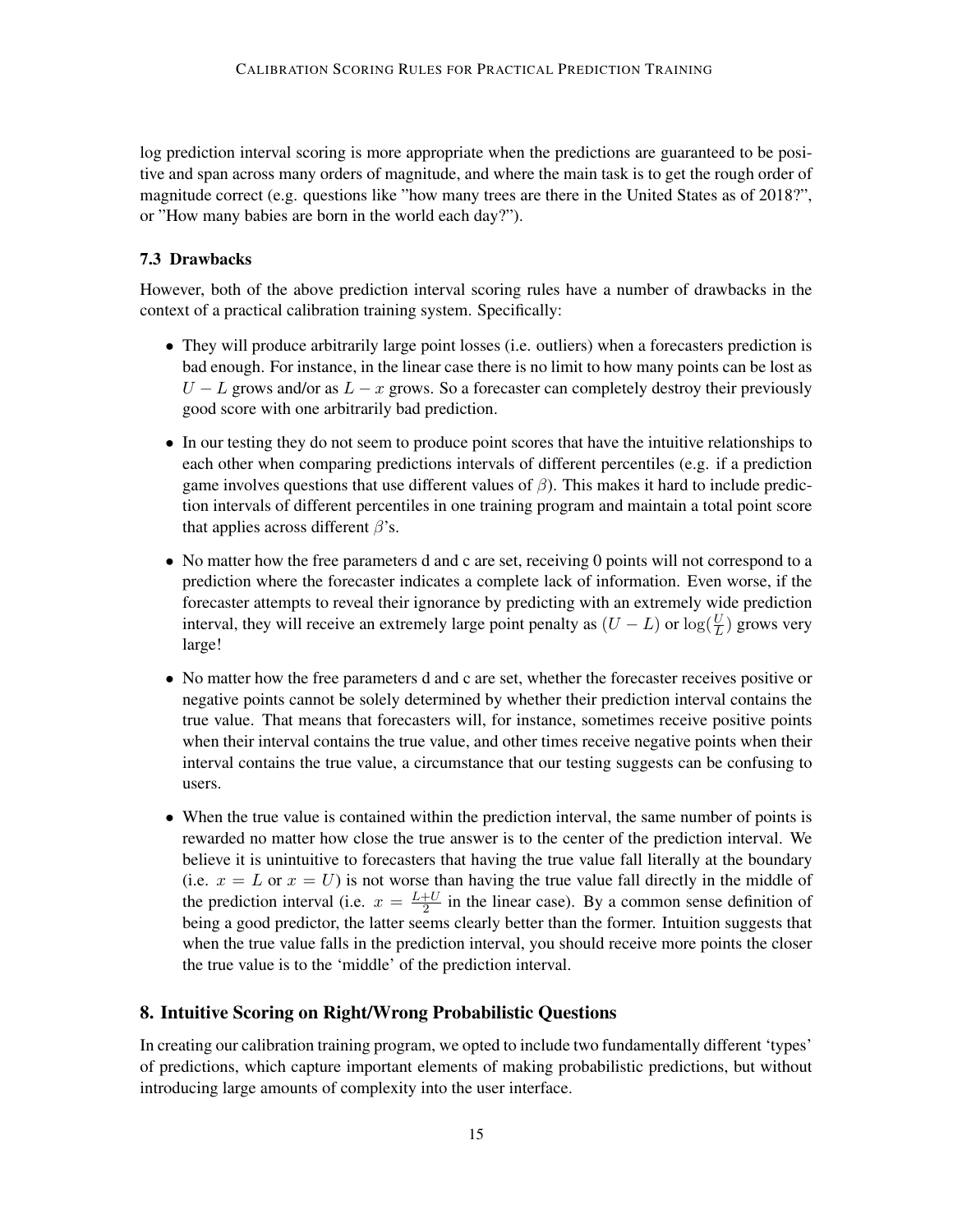## 8.1 Choice Predictions

For 'Choice Predictions', we ask the user to indicate what they think the correct answer is to the question posed to them, and then ask them to assign a probability to their answer being correct (in the form of a percentage confidence). This works well for a variety of question formats, including:

- True or false. **Example**: did New York, USA have a larger metro population than Kolkata, India in 2016?
- 1 choice from a list of n options (where only one choice is deemed correct). Example: which of these philosophers wrote 'the Republic'?
- k choices from a list of n options (where only one choice is deemed correct, and the probability you assign is for this correct option being among the k you chose). **Example:** What truth rating was given to the following statement made by Bernie Sanders on Monday, April 25th, 2016? (select two choices from the options - True, Mostly True, Half-True, Mostly False, False).
- Write a word or phrase (where each is deemed either correct or incorrect based on on a predetermined rule, for instance by being a case insensitive match to a known answer). **Example**: What sport did the Philadelphia Atoms and the Dallas Tornado play in the 1970's?
- Write a number (where only one number is deemed correct). **Example**: How many stars are on the flag of New Zealand?

An appealing aspect of Choice Predictions is that they don't require the user to describe the probability of each possible answer choice, only the choice that they actually selected. This substantially simplifies the user interface and reduces the burden and effort for the user. It also makes it possible to include open ended 'write a word' and 'write a number' question types, where describing the probability of every possible choice is infeasible.

A simple (but unfortunately problematic) scoring rule for 'Choice Predictions' would be, for example, to use the log scoring rule:

$$
\begin{cases}\n-\log(p) & , \ correct \ i.e. \ c = 1 \\
-\log(1-p) & , \ incorrect \ i.e. \ c = 0\n\end{cases}
$$

where  $p$  is the (scalar, not vector) probability that the forecaster assigns to the choice they made being correct, and  $c = 1$  if they were correct in their choice, whereas  $c = 0$  if they were incorrect. While such a scoring rule has the advantage of being proper, it satisfies almost none of the other desirable properties that we would hope to have.

## 8.2 Practical Scoring Rules

Let  $S(p, c)$  be a proper scoring rule for Choice Predictions. And lets assume that larger values correspond to performing better, so that the scoring function indicates how well the forecaster performed (which also means that  $S(p, 1)$  is increasing in p, and that  $S(p, 0)$  is decreasing in p). We can now transform this proper scoring rule to have more desirable properties from the point of view of creating a practical training system.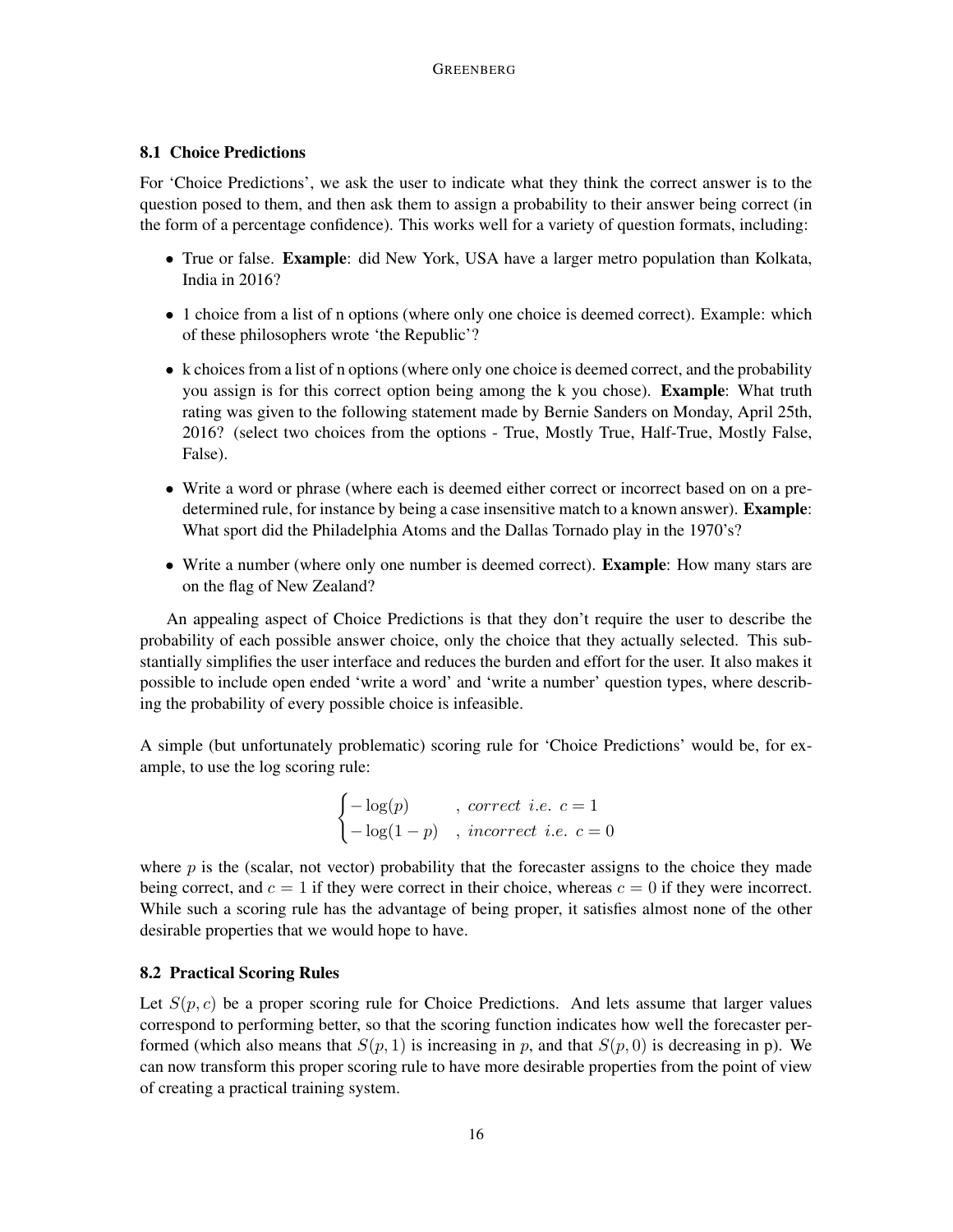Given any proper scoring rule of the form  $S(p, c)$ , we define a corresponding 'Practical' scoring rule:

$$
S^*(p, c) = S_{\text{max}} \frac{S(p, c) - S(p_{rand}, c)}{S(p_{\text{max}}, 1) - S(p_{rand}, 1)}
$$
  
= 
$$
\frac{S_{\text{max}}}{S(p_{\text{max}}, 1) - S(p_{rand}, 1)} \begin{cases} S(p, 1) - S(p_{rand}, 1) & , when \ c = 1 \\ S(p, 0) - S(p_{rand}, 0) & , when \ c = 0 \end{cases}
$$

where  $S_{max}$  is the maximum score ever awarded on a prediction (e.g.  $S_{max} = 10$ ),  $p_{max}$  is the maximum probability that you are allowed to give as an answer (which we assume is not necessarily 1), and  $p_{rand}$  is whatever probability choose to correspond to a completely random guess (e.g.  $p_{rand} = \frac{1}{n}$  when there are *n* outcomes to choose from, equivalent to guessing at random between these options). Of course  $p_{max} > p_{rand}$ , and we assume the maximum number of points is positive (since maximizing negative points would be confusing to most forecasters). Hence, conveniently,

$$
\frac{S_{\text{max}}}{S(p_{\text{max}}, 1) - S(p_{rand}, 1)} > 0.
$$
\n(9)

We also assume that the user interface either limits the user to only predicting probabilities at least  $p_{rand}$  and at most  $p_{max}$ , or that any probability assigned below  $p_{rand}$  is set to  $p_{rand}$  automatically, and any probability assigned above  $p_{max}$  is set to  $p_{max}$  automatically.

In addition to having a variety of other desirable properties, the 'Practical' scoring rule formula above produces a proper scoring rule as long as  $S(p, c)$  is proper, even though it is not just a simple linear transformation of  $S(p, c)$ .

To see why  $S^*(p, c)$  is proper, we note that from the point of view of the forecaster, the average score value achieved when assigning a probability  $q$  to having selected the right choice, when they in fact believe the probability is  $p$ , is given by:

$$
E = pS^*(q, 1) + (1 - p)S^*(1 - q, 0)
$$

$$
= \frac{S_{\max}}{S(p_{\max}, 1) - S(p_{rand}, 1)}(p(S(q, 1) - S(p_{rand}, 1)) + (1 - p)(S(1 - q, 0) - S(p_{rand}, 0)))
$$
  
= 
$$
\frac{S_{\max}}{S(p_{\max}, 1) - S(p_{rand}, 1)}((pS(q, 1) + (1 - p)S(1 - q, 0)) - pS(p_{rand}, 1) - (1 - p)S(p_{rand}, 0)).
$$

Now, considered as a function of q, the only portion of this formula that depends on  $q$  is:

$$
pS(q,1) + (1-p)S(1-q,0)
$$

so the entire formula is maximized in  $q$  precisely when this portion is maximized in  $q$ . However, by definition (since  $S(p, c)$  is a proper scoring rule) this formula is maximized when  $q = p$ , and therefore,  $S^*(p, c)$  is also a proper scoring rule! At least, this is true so long as the predictor never desires to assign a probability outside of the interval  $[p_{rand}, p_{max}]$ .

In addition to being proper though,  $S^*$  has a number of other desirable properties that make it practical for use in real calibration training: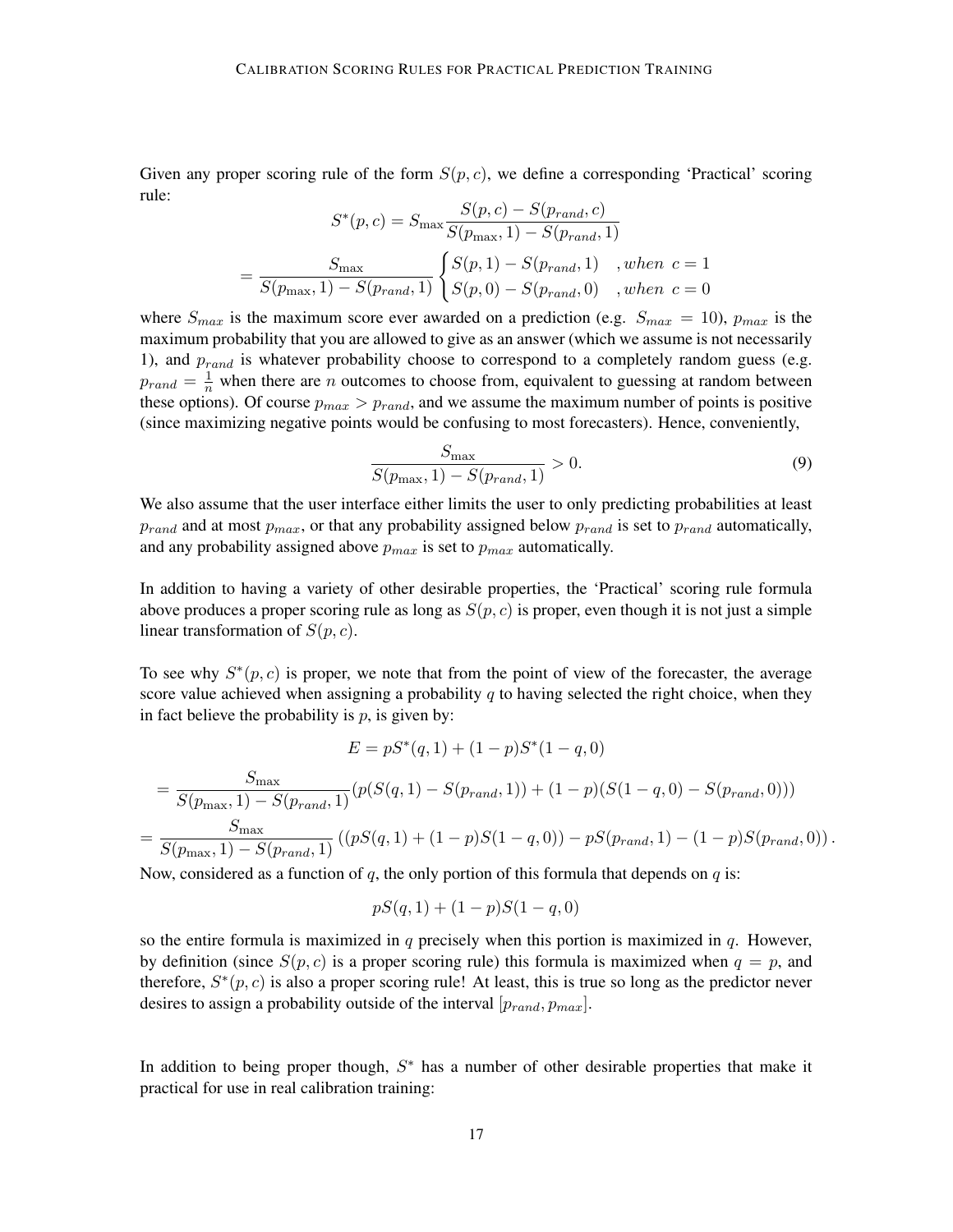- A higher score corresponds to making better predictions, which is natural when we think of the score as assigning points based on performance.
- If your prediction expressed the maximum amount of uncertainty (i.e. guessing at random by assigning  $p = p_{rand}$ ) then you get 0 points, which makes sense intuitively because this case is equivalent to abstaining from having an opinion.
- The forecaster will only receive positive points when correct (since  $S(p, 1) S(p_{rand}, 1)$  is 0 when  $p = p_{rand}$ , and is increasing in p), and will only receive negative points when incorrect (since  $S(p, 0) - S(p_{rand}, 0)$  is 0 when  $p = p_{rand}$  and is decreasing in p). As mentioned, this is appealing because it helps forecasters quickly understand the outcome of a prediction (since the sign of the result makes it immediately obvious if they were correct or not).
- By limiting our user interface to only allowing probabilities that are no greater than  $p_{max}$ , we prevent outliers in the formula and control the maximum number of points the forecaster can get in any one prediction to  $S_{max}$ , which occurs when they are correct (i.e.  $c = 1$ ) with the maximum allowed confidence  $(p = p_{max})$ .

## 9. Our scoring rules

Due to the appealing properties of the logarithmic scoring rule mentioned previously, for the case of our calibration training program we chose to apply our Practical scoring rule formula to the log scoring rule, yielding:

$$
S(p,c) = \frac{s_{max}}{\log(p_{max}) - \log(p_{rand})} * \begin{cases} \log(p) - \log(p_{rand}) & , correct \ i.e. \ c = 1 \\ \log(1-p) - \log(1-p_{rand}) & , incorrect \ i.e. \ c = 0 \end{cases}
$$

where  $p_{rand}$  is the probability of getting the answer correct if you guess uniformly at random,  $p_{max}$ is the maximum probability that the user is allowed to indicate for their confidence, and  $s_{max}$  is the maximum number of points that a user can get on one question. Note that the base of the logarithm does not change the scoring function, because a change of base would effect the top and bottom equally, canceling out.

In the special case of a true/false question (or any question where there are only two answer options), we have that  $p_{rand} = \frac{1}{2}$  $\frac{1}{2}$ , so the scoring rule simplifies to:

$$
S(p) = \frac{s_{max}}{\log(p_{max}) - \log(p_{rand})} * \left( \begin{cases} \log(p) & , \ correct \\ \log(1-p) & , \ incorrect \end{cases} - \log(1/2) \right)
$$

This special case is just a simple linear transformation of the *log* scoring rule, which is not true more generally. This is visualized in figure [4.](#page-18-0)

## 9.1 Interval Predictions

#### 9.1.1 DISTANCE SCORING RULE

When the order of magnitude of a prediction is obvious to the forecasters (such as is typically the case with guessing historical dates, or when predicting a percentage, etc.), it is reasonable to use a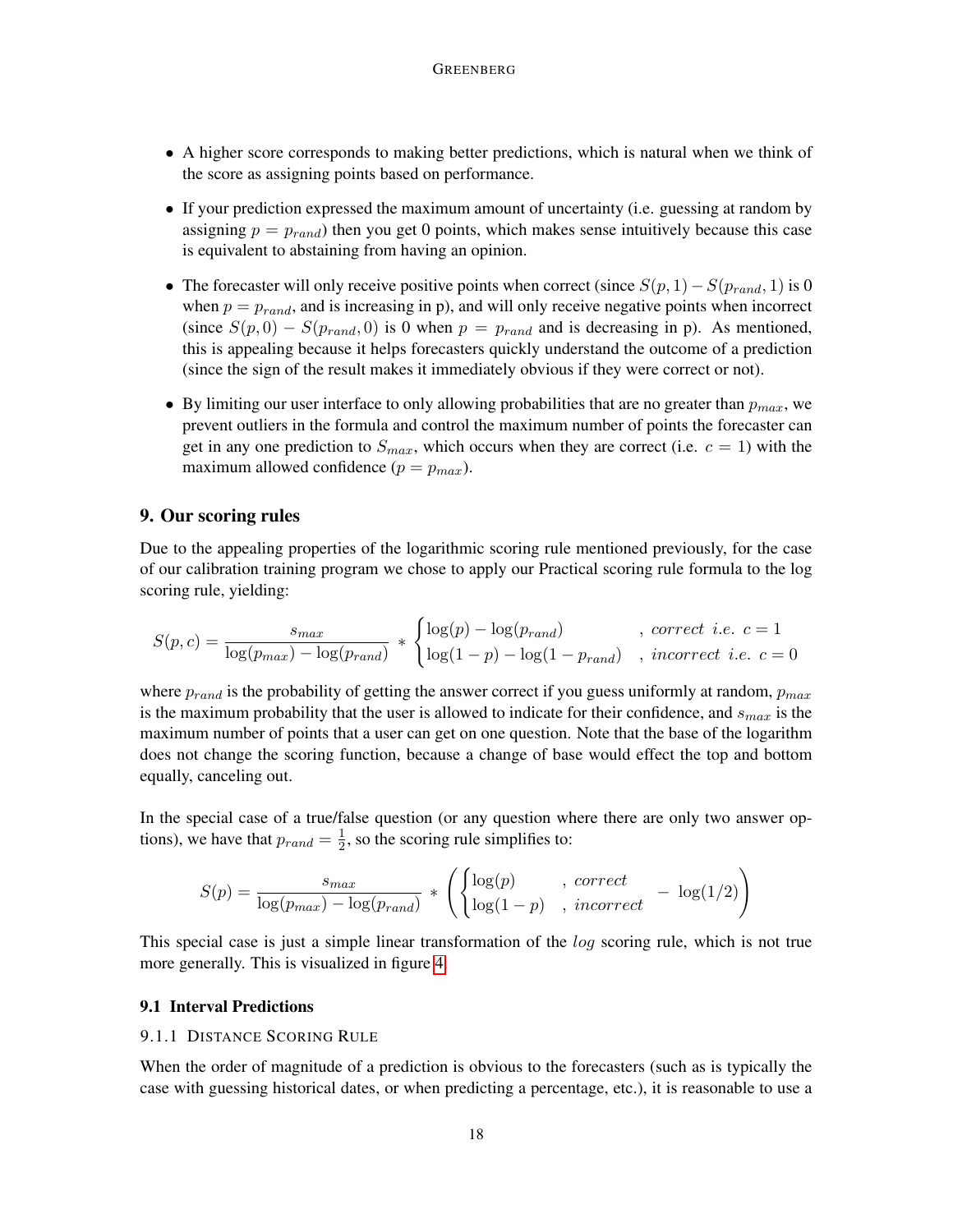

<span id="page-18-0"></span>Figure 4: Practical score for binary probabilities  $\{0.01, 0.02, \ldots, 1.00\}$ with  $p_{max} = 1$  and  $s_{max} = 2$ 

scoring rule that depends on the distance between the true value x, and the prediction interval (i.e. on  $\frac{x-U}{c}$  or  $\frac{L-x}{c}$ ), as well as the size of the prediction interval, given by  $\frac{U-L}{c}$  (where c determines the units with which we measure distance). Indeed, this is how the linear prediction interval scoring rule (equation [7\)](#page-12-0) works, which recall is a proper scoring rule.

Following this line of thinking (as well as for other reasons that we will elaborate on shortly), we define our Distance prediction interval scoring rule to be:

$$
S_{dist}^{0}(x, L, U) = \begin{cases} \frac{-2}{1-\beta} \frac{L-x}{c} - \frac{\frac{L-x}{c}}{1+\frac{L-x}{c}} (\frac{U-L}{c}) & , when \ x < L\\ 4s_{max} (\frac{U-x}{U-L}) (\frac{x-L}{U-L}) (1 - \frac{\frac{U-L}{c}}{1+\frac{U-L}{c}}) & , when \ L \leq x \leq U\\ \frac{-2}{1-\beta} \frac{x-U}{c} - \frac{\frac{x-U}{c}}{1+\frac{x-U}{c}} (\frac{U-L}{c}) & , when \ x > U \end{cases}
$$

Or, equivalently, we can write:

$$
S_{dist}^0(x, L, U) = \begin{cases} \frac{-2}{1-\beta}r - \frac{r}{1+r}s & , when \ x < L \\ 4s_{max}\frac{r}{s^2}(1 - \frac{s}{1+s}) & , when \ L \leq x \leq U \\ \frac{-2}{1-\beta}t - \frac{t}{1+t}s & , when \ x > U \end{cases}
$$

where  $r = \frac{L-x}{c}$  $\frac{-x}{c}$ ,  $s = \frac{U-L}{c}$  $\frac{-L}{c}$ , and  $t = \frac{x-U}{c}$  $\frac{-U}{c}$ .

# 9.1.2 ORDER OF MAGNITUDE SCORING RULE

When the order of magnitude of a prediction is not obvious to the forecasters, then predicting this order of magnitude should be considered the main task of forecasting (such as is typical when pre-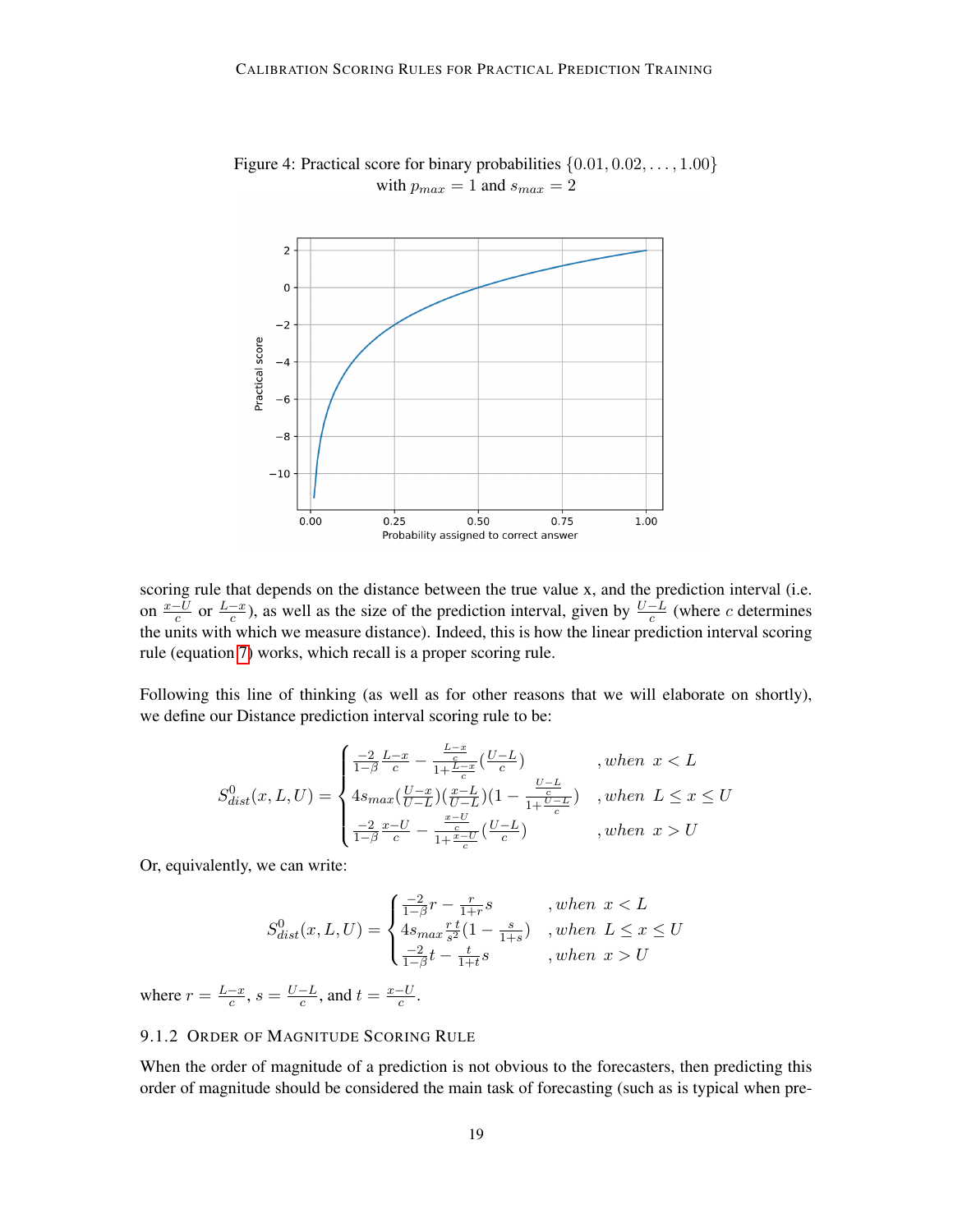#### GREENBERG

dicting the number of people or things with a certain property, like the number of stars in the milky way galaxy, or the number of high school basketball teams in the United States). In such cases, it is reasonable to use a scoring rule that depends on how many orders of magnitude there are are between the true value x and the prediction interval (i.e.  $\frac{\log(x/U)}{c}$  or  $\frac{\log(L/x)}{c}$  $\frac{L(x)}{c}$ ), as well as the number of orders of magnitude spanned by the prediction interval (i.e.  $\frac{\log(U/L)}{c}$ ). Here, the constant c determines the base of the logarithm we use to measure orders of magnitude (e.g. base 10 vs. base 2).

Following this line of thinking, we define our Order of Magnitude prediction interval scoring rule to be:

$$
S_{mag}^{0}(x, L, U) = \begin{cases} \frac{-2}{1-\beta} \frac{\log(L/x)}{c} - \frac{\frac{\log(L/x)}{c}}{1 + \frac{\log(L/x)}{c}} \frac{\log(U/L)}{c} & , when \ x < L \\ 4s_{max} \frac{\log(L/x)}{\log(U/L)} \frac{\log(x/U)}{\log(U/L)} (1 - \frac{\frac{\log(U/L)}{c}}{1 + \frac{\log(U/L)}{c}}) & , when \ L \leq x \leq U \\ \frac{-2}{1-\beta} \frac{\log(x/U)}{c} - \frac{\frac{\log(x/U)}{c}}{1 + \frac{\log(x/U)}{c}} \frac{\log(U/L)}{c} & , when \ x > U \end{cases}
$$

Or equivalently, we can write:

$$
S_{mag}^{0}(x, L, U) = \begin{cases} \frac{-2}{1-\beta}r - \frac{r}{1+r}s & , when \ x < L\\ 4s_{max}\frac{r}{s^2}(1 - \frac{s}{1+s}) & , when \ L \le x \le U\\ \frac{-2}{1-\beta}t - \frac{t}{1+t}s & , when \ x > U \end{cases}
$$
  
where  $r = \frac{\log(L/x)}{c}$ ,  $s = \frac{\log(U/L)}{c}$ , and  $t = \frac{\log(x/U)}{c}$ .

Note that this second formula is identical to the formula for our Distance scoring rule above, except for the definitions of  $r$ ,  $s$  and  $t$ , which have changed from linear relationships to logarithmic ratios.

Like the log prediction interval scoring rule, the Order of Magnitude scoring rule is unit invariant, so changing units (e.g. from inches to miles) will not change a forecaster's score, assuming they simply apply the unit conversion to their forecasts.

### 9.2 Explanation

We note that unfortunately both the Distance and Order of Magnitude scoring rules above are not proper scoring rules. This is a deficit of these formulas, but it is one taken on willingly in order to have the increased flexibility to achieve other desirable properties that the standard linear and log prediction interval scoring rules do not have. The Distance and Order of Magnitude scoring rules were designed to be similar in form to the linear and log prediction interval scoring rules, but targeting additional properties.

Consider this formula which represents both the Distance and Order of Magnitude scoring rules:

$$
S^{0}(x, L, U) = \begin{cases} \frac{-2}{1-\beta}r - \frac{r}{1+r}s & , when \ x < L \\ 4s_{max}\frac{r}{s}^{t}(1 - \frac{s}{1+s}) & , when \ L \leq x \leq U \\ \frac{-2}{1-\beta}t - \frac{t}{1+t}s & , when \ x > U \end{cases}.
$$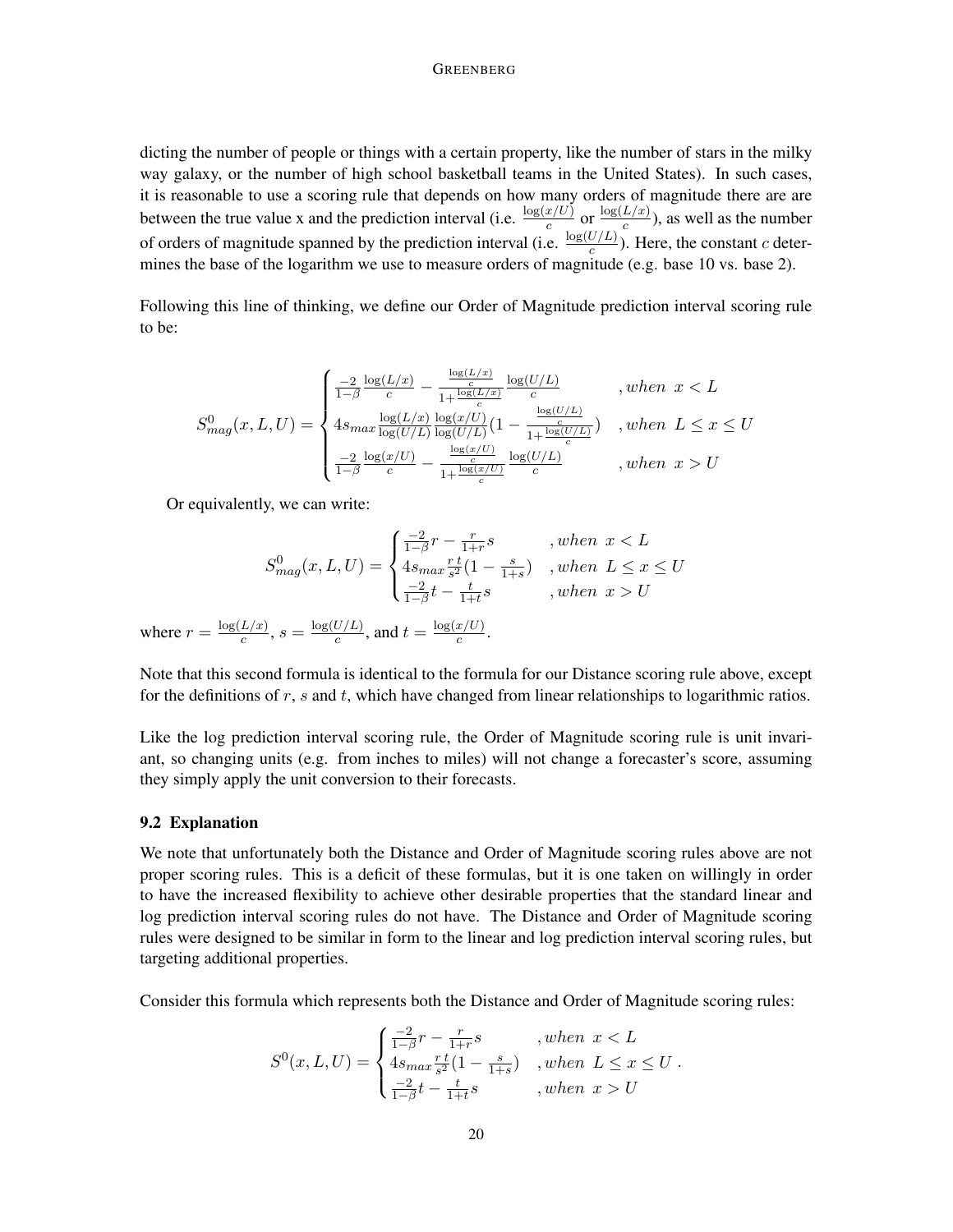Compare this now to the analogous formula for the standard proper scoring rules for prediction intervals above (after we set the constant  $d = 0$  and renormalize the whole equation by multiplying by  $\frac{2}{1-\beta}$ ):

$$
S(x, L, U) = \begin{cases} \frac{-2}{1-\beta}r - s & when \ x < L \\ -s & when \ L \le x \le U \\ \frac{-2}{1-\beta}t - s & when \ x > U \end{cases}
$$
(10)

The ways we modify the second formula to produce the first are by changing:

- 1. -s (in the case where  $x < L$ ), which is replaced with  $-\frac{r}{1+r}$  $\frac{r}{1+r}$ s, so that we get 0 points when  $x = L$  (i.e. when the true value is on the boundary of the prediction interval). Note that when r is large it is the case that  $\frac{r}{1+r} \approx 1 - \frac{1}{r}$  $\frac{1}{r}$ , so for large r (i.e. L being much bigger than the actual realized value) this modification has little effect on the formula.
- 2. -s (in the case where  $x > U$ ), which is replaced with  $-\frac{t}{1+1}$  $\frac{t}{1+t}$ s, so that we get 0 points when  $x = U$  (i.e. when the true value is on the boundary of the prediction interval). When t is large (i.e. U is much too small) this modification has little effect on the formula.
- 3. -s (in the case where  $L \leq x \leq U$ ), which is replaced with  $4s_{max}\frac{rt}{s^2}$  $\frac{r}{s^2}(1-\frac{s}{1+1})$  $\frac{s}{1+s}$ ), so that (1) as the prediction interval size goes to infinity (i.e.  $s \to \infty$ ) we get zero points (since an arbitrarily large prediction interval amounts to no guess at all), and so that (2) at the edge of the prediction interval (i.e. when  $x = L$  or  $x = U$ ) we get zero points (which also gives us continuity, since it causes the function to line up with the other pieces of the function at the boundaries), and so that (3) we get a maximum score of  $s_{max}$ , which occurs precisely when the true value lands right at the middle of the prediction interval (we consider the middle to be the arithmetic mean  $x = \frac{L+U}{2}$ the arithmetic mean  $x = \frac{L+U}{2}$  in the Distance case, and to be the geometric mean  $x = \sqrt{LU}$  in the Order of Magnitude case). Note that the factor  $4\frac{rt}{s^2}$  $\frac{r \, t}{s^2}$  is specially chosen to satisfy  $4\frac{r}{s^2}$  $\frac{r t}{s^2} = 0$  when either  $x = L$  or  $x = U$ , with the maximum value of  $4\frac{r t}{s^2}$  $\frac{r}{s^2}$  being 1, occurring at the mean and geometric mean (in the Distance and Order of Magnitude cases, respectively).

In other words, we use a scoring rule still heavily inspired by the proper scoring rule, even though it has lost the properness property. Fortunately, we have gained other desirable properties in the process that the linear and log prediction interval scoring rules lack, including:

- 1. a maximum (positive) score of  $s_{max}$ , which is achieved only in the case of the best possible forecast (i.e. in the limit as the prediction interval shrinks to zero size, while centered perfectly at the true value).
- 2. zero points when the true value falls at either prediction interval boundary (i.e. when  $x = L$ or  $x = U$ ).
- 3. a limit of zero points as the interval size approaches infinity (i.e. a completely non-informative prediction).
- 4. a continuous function (i.e. no 'jump' in score for arbitrarily small changes in the prediction interval boundaries  $L$  and  $U$ ).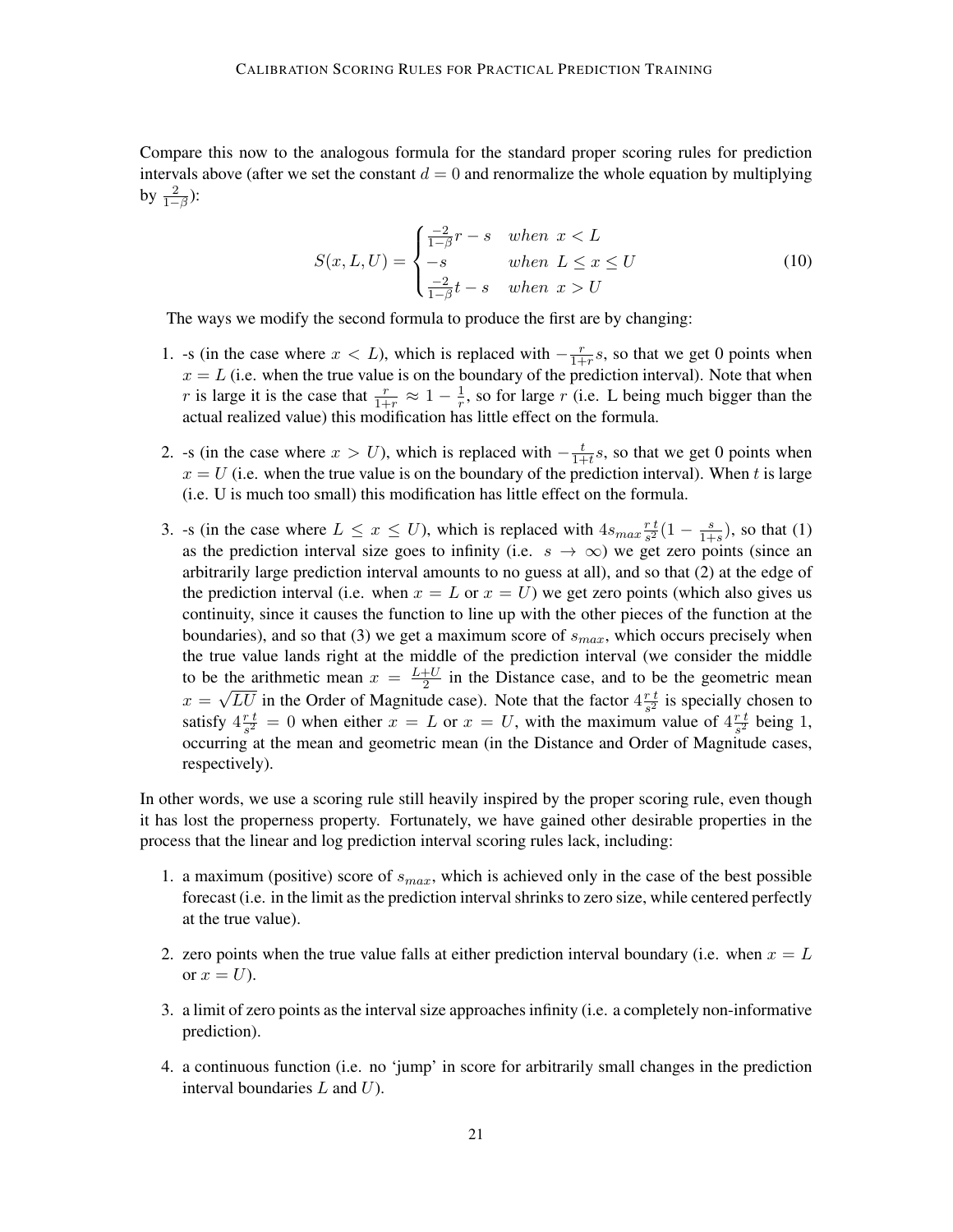5. a score that gets bigger the closer the true prediction is to the center of the prediction interval (unlike in the proper scoring rule cases where the same score is always achieved, for a given prediction interval size, whenever the true value falls in the prediction interval).

## 9.3 Final prediction interval scoring rules

Both the 'Distance' and 'Order of Magnitude' scoring rules above still suffer from the following drawbacks:

- 1. If the true value lies right on the edge of the prediction interval, it gives strictly zero points. In our experience this can confuse users because they feel such a prediction should still be considered 'correct', and hence, should give positive points.
- 2. There is no limit to the most points that can be lost (i.e. negative outliers are uncapped).

To resolve both of the above issues, we introduce our final prediction interval scoring rules, which are built from these two prior rules by making slight modifications.

$$
S_{dist}(x, L, U) = \begin{cases} S_{dist}^0(x, L - \delta, U + \delta) & , when \ S_{dist}^0(x, L - \delta, U + \delta) > s_{min} \\ s_{min} & , otherwise \end{cases}
$$

$$
S_{mag}(x, L, U) = \begin{cases} S_{mag}^0(x, L(1 - \delta), U(1 + \delta)) & , when S_{mag}^0(x, L(1 - \delta), U(1 + \delta)) > s_{min} \\ s_{min} & , otherwise \end{cases}
$$

In words, these final scoring rules simply set the score to  $s_{min}$  if the score would otherwise be below  $s_{min}$ , and also slightly inflate the prediction interval size (by a small 'expansion factor'  $\delta$ ), so that if the true value falls right at the edge of the original prediction interval, the forecaster still gets positive points.

#### 9.4 Parameter Choices

The the 'Practical', 'Distance' and 'Order of Magnitude' scoring rules, which we preferred for use in our calibration training program, have a number of parameters that need to be set. We considered various options and settled on:

- 1. The maximum number of points per forecast was set as  $s_{max} = 10$ . We think it is intuitive and natural for users to understand the idea that the most points they can get on any single forecast is 10.
- 2. The maximum probability the forecaster is allowed to use in a prediction was set as  $p_{max} =$ 0.99, and correspondingly, the minimum probability as  $1-p_{max} = 0.01$ . Allowing very high confidence and very low confidence predictions is problematic because (a) it will produce outliers with log based scoring rules, (b) in practice it is very difficult for people to intuitively grasp differences in probabilities that are very small in absolute value, and (c) it would take an unrealistically large number of rounds of training practice to train yourself to be calibrated on events that occur, say, only 1 in 1000 times. Hence, we simply do not give the user the option of selecting extremely high confidences or extremely low confidences in our user interface.